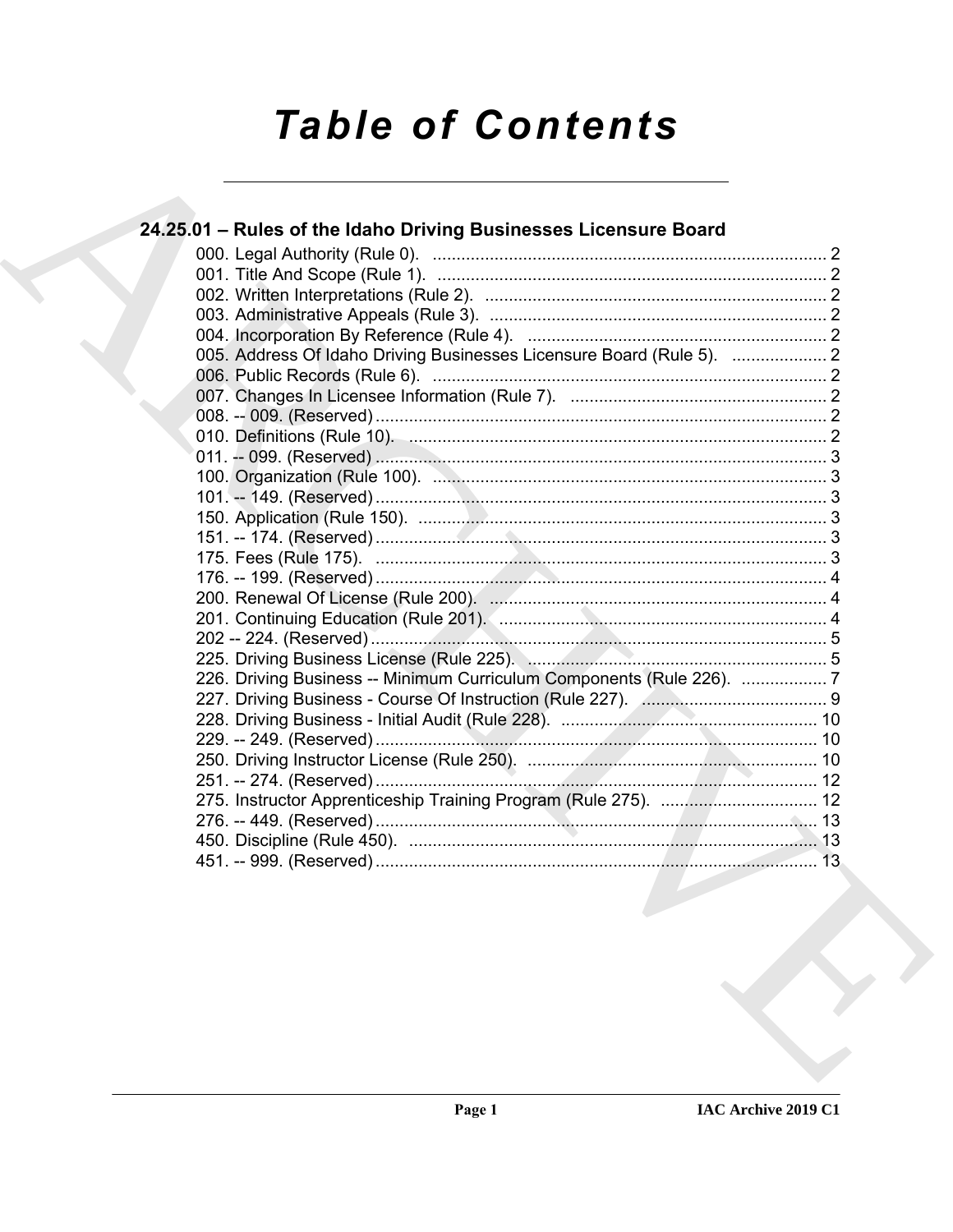### **IDAPA 24 TITLE 25 CHAPTER 01**

# **24.25.01 – RULES OF THE IDAHO DRIVING BUSINESSES LICENSURE BOARD**

### <span id="page-1-20"></span><span id="page-1-1"></span><span id="page-1-0"></span>**000. LEGAL AUTHORITY (RULE 0).**

In accordance with Section 54-5403, Idaho Code, the Idaho Driving Businesses Licensure Board hereby promulgates rules that implement the provisions of Chapter 54, Title 54, Idaho Code. (4-7-11)

### <span id="page-1-22"></span><span id="page-1-2"></span>**001. TITLE AND SCOPE (RULE 1).**

These rules are cited as IDAPA 24.25.01, "Rules of the Idaho Driving Businesses Licensure Board." (4-7-11)

### <span id="page-1-23"></span><span id="page-1-3"></span>**002. WRITTEN INTERPRETATIONS (RULE 2).**

The Board may have written statements that pertain to the interpretation of the rules of this chapter. Such interpretations, if any, are available for public inspection and copying at cost in the main office of the Bureau of Occupational Licenses.

### <span id="page-1-12"></span><span id="page-1-4"></span>**003. ADMINISTRATIVE APPEALS (RULE 3).**

Administrative appeals are governed by the Administrative Procedure Act, Title 67, Chapter 52, Idaho Code.  $(4 - 7 - 11)$ 

### <span id="page-1-19"></span><span id="page-1-5"></span>**004. INCORPORATION BY REFERENCE (RULE 4).**

These rules do not incorporate by reference any document. (4-7-11)

### <span id="page-1-11"></span><span id="page-1-6"></span>**005. ADDRESS OF IDAHO DRIVING BUSINESSES LICENSURE BOARD (RULE 5).**

The office of the Idaho Driving Businesses Licensure Board is located within the Bureau of Occupational Licenses, 700 W. State Street, Boise, Idaho 83702. The Bureau is open between the hours of 8:00 a.m. and 5:00 p.m. each day except Saturdays, Sundays and holidays. The phone number of the Board is (208) 334-3233. The Board's fax number is (208) 334-3945. The Board's e-mail address is  $drb@ibol.idaho.gov$ . The Board's official website can be found at www.ibol.idaho.gov. (4-7-11)

### <span id="page-1-21"></span><span id="page-1-7"></span>**006. PUBLIC RECORDS (RULE 6).**

The records associated with the Idaho Driving Businesses Licensure Board are subject to the provisions of the Idaho Public Records Act. Title 74, Chapter 1, Idaho Code. (4-7-11)

## <span id="page-1-15"></span><span id="page-1-13"></span><span id="page-1-8"></span>**007. CHANGES IN LICENSEE INFORMATION (RULE 7).**

**[CH](drb@ibol.idaho.gov)APTER 01**<br>
24.28.01 – RULES OF THE DAND DRIVING BUSINESSES LIGENSURE BOARD<br>
1991. In Case 1.1 (1992) – 1992. THE ANS SCOPE BUT LED.<br>
1991. THE ANS SCOPE BUT R (1). A Solution of the Solution of the Solution Character D **01. Information Update**. Each licensee must keep the Bureau current on the information that the licensee has placed on record with the Bureau. If a change occurs to the information that a licensee provided to the Bureau under Rules 150, 225, or 250, the licensee must notify the Bureau in writing of the change within twenty (20) calendar days after the change occurs. The licensee must provide the Bureau, upon request, with appropriate documentation reflecting the change. (4-7-11)

<span id="page-1-14"></span>**02. Address for Notification Purposes**. The most recent mailing address on file with the Bureau will be used for purposes of all written communication with a licensee including, but not limited to, notification of renewal and notices related to disciplinary actions. Each licensee must keep the Bureau informed of the licensee's current mailing address. (4-7-11)

## <span id="page-1-9"></span>**008. -- 009. (RESERVED)**

### <span id="page-1-10"></span>**010. DEFINITIONS (RULE 10).**

- <span id="page-1-17"></span><span id="page-1-16"></span>**01. Board**. The Idaho Driving Businesses Licensure Board as created in Section 54-5403, Idaho Code.  $(4 - 7 - 11)$
- <span id="page-1-18"></span>**02. Bureau**. The Idaho Bureau of Occupational Licenses as created in Section 67-2602, Idaho Code.  $(4 - 7 - 11)$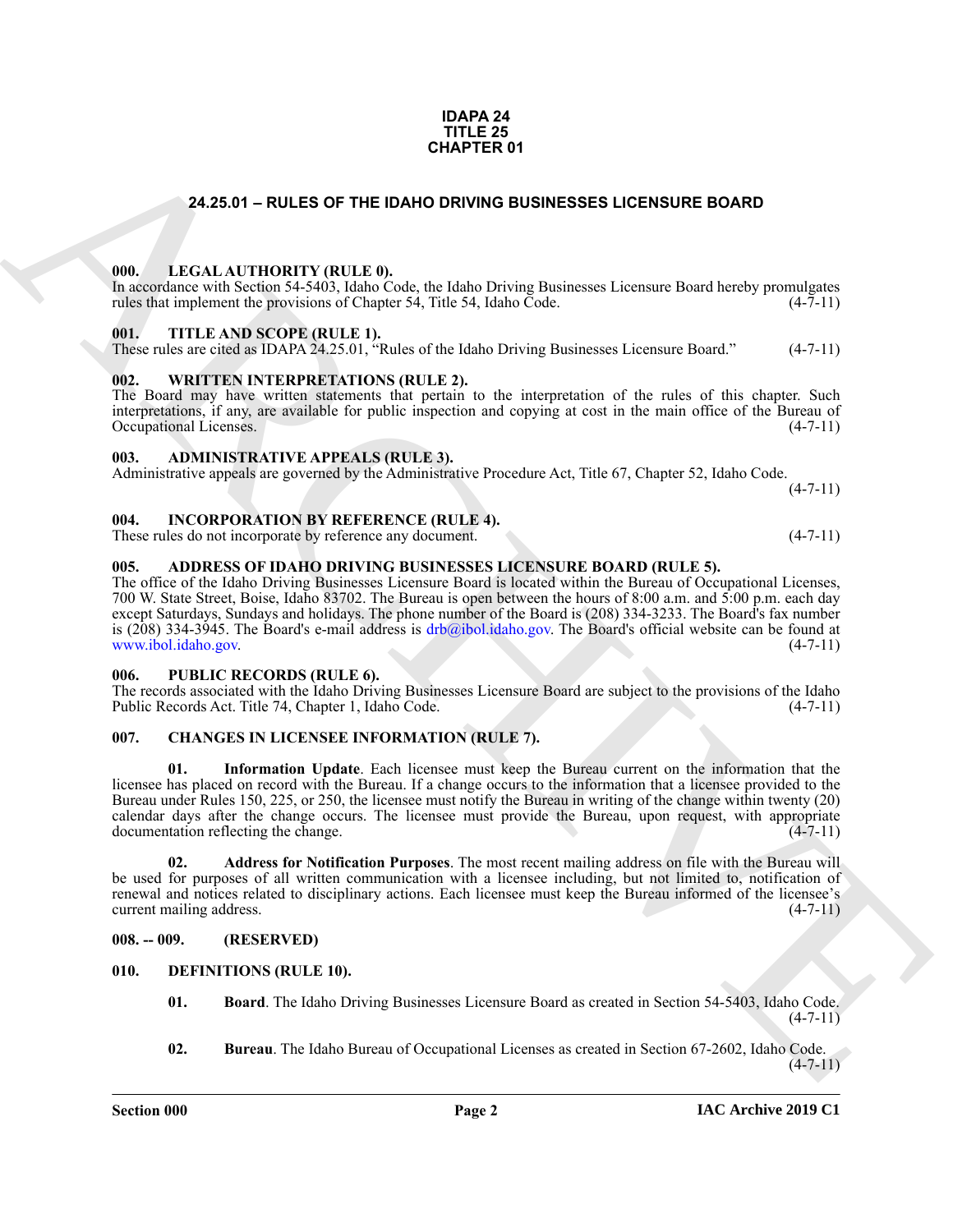# <span id="page-2-7"></span><span id="page-2-0"></span>**011. -- 099. (RESERVED)**

# <span id="page-2-12"></span><span id="page-2-11"></span><span id="page-2-10"></span><span id="page-2-1"></span>**100. ORGANIZATION (RULE 100).**

## <span id="page-2-2"></span>**101. -- 149. (RESERVED)**

## <span id="page-2-6"></span><span id="page-2-3"></span>**150. APPLICATION (RULE 150).**

# <span id="page-2-4"></span>**151. -- 174. (RESERVED)**

## <span id="page-2-9"></span><span id="page-2-8"></span><span id="page-2-5"></span>**175. FEES (RULE 175).**

|                   | <b>Bureau of Occupational Licenses</b>                                                                                                                                                                                                                                                                                                                                                                                                                                                                             | <b>Driving Businesses Licensure Board</b>                                                                      |                                                             |
|-------------------|--------------------------------------------------------------------------------------------------------------------------------------------------------------------------------------------------------------------------------------------------------------------------------------------------------------------------------------------------------------------------------------------------------------------------------------------------------------------------------------------------------------------|----------------------------------------------------------------------------------------------------------------|-------------------------------------------------------------|
| 03.               | <b>Student</b> . A person aged fourteen and one-half $(14 1/2)$ up to seventeen $(17)$ years.                                                                                                                                                                                                                                                                                                                                                                                                                      |                                                                                                                | $(4-7-11)$                                                  |
| $011. - 099.$     | (RESERVED)                                                                                                                                                                                                                                                                                                                                                                                                                                                                                                         |                                                                                                                |                                                             |
| <b>100.</b>       | <b>ORGANIZATION (RULE 100).</b>                                                                                                                                                                                                                                                                                                                                                                                                                                                                                    |                                                                                                                |                                                             |
| 01.               | Meetings. The Board shall meet at least annually at such times and places as designated by the<br>Chairman, or upon the written request of two (2) members of the Board.                                                                                                                                                                                                                                                                                                                                           |                                                                                                                | $(4-7-11)$                                                  |
| a.<br>Idaho Code. | All meetings shall be held in accordance with the Idaho Open Meeting Law, Chapter 23, Title 67,                                                                                                                                                                                                                                                                                                                                                                                                                    |                                                                                                                | $(4-7-11)$                                                  |
| $\mathbf{b}$ .    | A minimum of three (3) Board members shall constitute a quorum and may exercise all powers and<br>authority conferred on the Board in order to hold a meeting of the Board. A majority vote of the Board members<br>present at a meeting shall be considered the action of the Board as a whole.                                                                                                                                                                                                                   |                                                                                                                | $(4-7-11)$                                                  |
| 02.               | <b>Organization of the Board.</b> At the first meeting of each fiscal year, the Board shall elect from its<br>members a Chairman, who shall assume the duty of the office immediately upon such selection.                                                                                                                                                                                                                                                                                                         |                                                                                                                | $(4-7-11)$                                                  |
| a.                | The Chairman shall, when present, preside at all meetings, appoint with the consent of the Board,<br>all committees, and shall otherwise perform all duties pertaining to the office of Chairman. The Chairman shall be an<br>ex-officio member of all committees.                                                                                                                                                                                                                                                 |                                                                                                                | $(4-7-11)$                                                  |
| $\mathbf{b}$ .    | The Bureau shall provide such services as may be authorized by Chapter 26, Title 67, Idaho Code,<br>and as defined under contract between the Bureau and the Board. The Chief of the Bureau shall act as an agent of the<br>Board and shall be the custodian of all records of the Board.                                                                                                                                                                                                                          |                                                                                                                | $(4-7-11)$                                                  |
| $101. - 149.$     | (RESERVED)                                                                                                                                                                                                                                                                                                                                                                                                                                                                                                         |                                                                                                                |                                                             |
| <b>150.</b>       | <b>APPLICATION (RULE 150).</b><br>Each applicant for a license, permit, or other authority from the Board must submit a complete application on Board-<br>approved application forms. The application must be accompanied by required fee(s). Applications received less than<br>seven (7) days prior to a Board meeting may be held over to the next meeting. The Board also will not review<br>incomplete applications, including applications submitted without the required fee(s). Further, an applicant must |                                                                                                                |                                                             |
|                   | application on file with the Board where an applicant has failed to respond to a Board request or where the application<br>has lacked activity for twelve (12) consecutive months will be deemed denied and will be terminated upon thirty (30)<br>days written notice to the applicant unless good cause is established to the Board.                                                                                                                                                                             | provide, or facilitate the provision of, any supplemental information or documents requested by the Board. Any |                                                             |
| $151. - 174.$     | (RESERVED)                                                                                                                                                                                                                                                                                                                                                                                                                                                                                                         |                                                                                                                |                                                             |
| 175.              | FEES (RULE 175).                                                                                                                                                                                                                                                                                                                                                                                                                                                                                                   |                                                                                                                |                                                             |
| 01.               | Fees. The following fees are established by the Board:                                                                                                                                                                                                                                                                                                                                                                                                                                                             |                                                                                                                |                                                             |
| a.                | Initial application processing fee - twenty-five dollars (\$25).                                                                                                                                                                                                                                                                                                                                                                                                                                                   |                                                                                                                |                                                             |
| b.                | Original instructor license fee and renewal fee - twenty-five dollars (\$25).                                                                                                                                                                                                                                                                                                                                                                                                                                      |                                                                                                                | $(4-11-19)$<br>$(4 - 7 - 11)$<br>$(3-22-18)$<br>$(3-22-18)$ |
| c.                | Instructor apprentice permit fee - twenty-five dollars (\$25).                                                                                                                                                                                                                                                                                                                                                                                                                                                     |                                                                                                                | $(3-22-18)$                                                 |
| d.                | Original business license fee and renewal fee - one hundred twenty-five dollars (\$125).                                                                                                                                                                                                                                                                                                                                                                                                                           |                                                                                                                | $(3-22-18)$                                                 |
| e.                | Reinstatement fee is as provided in Section 67-2614, Idaho Code.                                                                                                                                                                                                                                                                                                                                                                                                                                                   |                                                                                                                | $(3-24-16)$                                                 |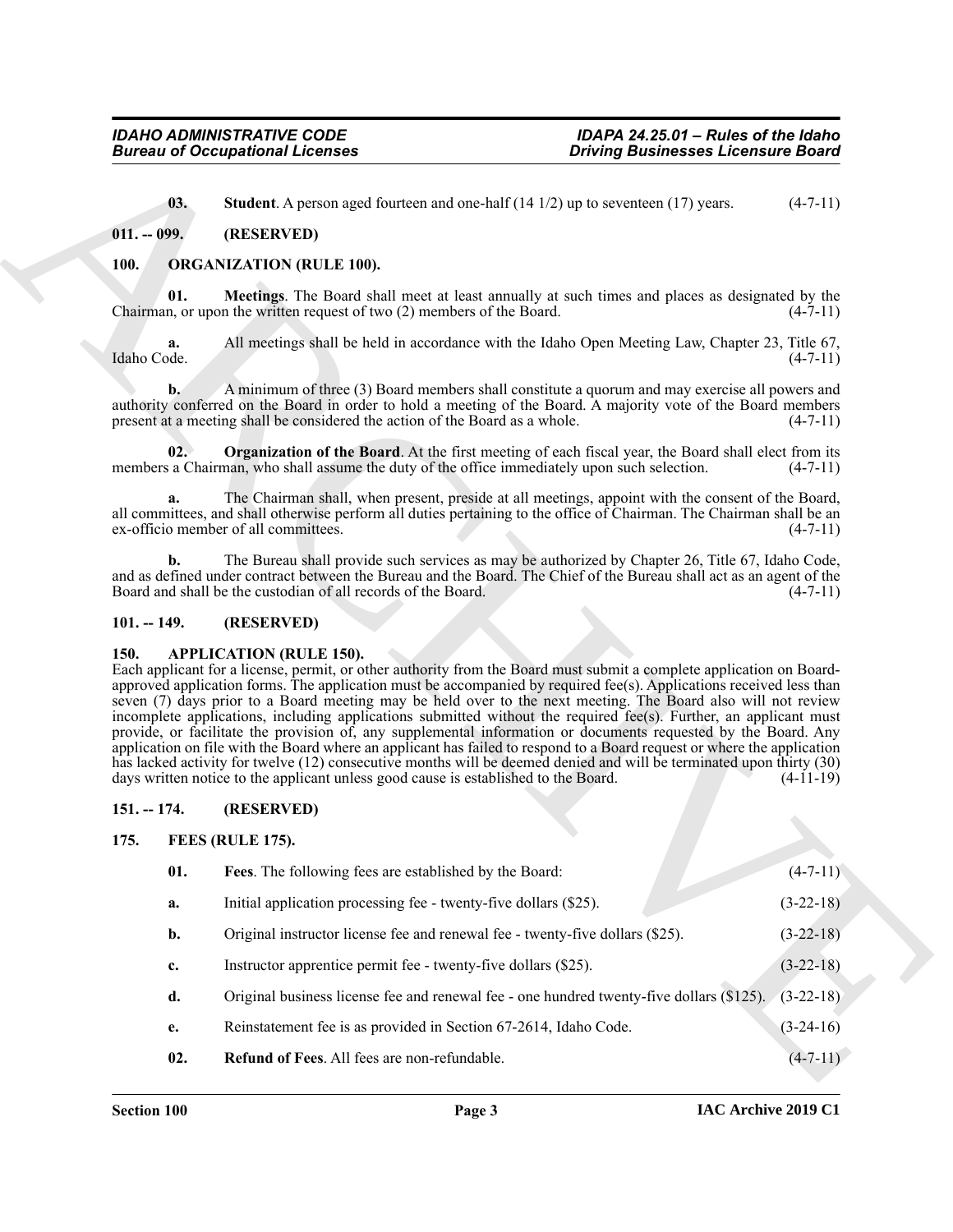<span id="page-3-0"></span>**176. -- 199. (RESERVED)**

### <span id="page-3-8"></span><span id="page-3-6"></span><span id="page-3-1"></span>**200. RENEWAL OF LICENSE (RULE 200).**

**01. Expiration Date**. A license expires, unless renewed, on the birth date of an individual licensee, and on the anniversary date of the original license for a business, in accordance with Section 67-2614, Idaho Code. Licenses not renewed by those dates will be cancelled in accordance with Section 67-2614, Idaho Code. (4-7-11)

<span id="page-3-7"></span>**02. Application for Renewal**. In order to renew a license, a licensee must annually submit a timely, completed, Board-approved renewal application form and pay the required renewal fees. All renewals are subject to audit. When applying for renewal, the licensee must meet the following requirements: (4-7-11)

**a.** The licensee must certify that the licensee continues to satisfy all requirements for the licensee's type of licensure, as set forth in Rules 225 and 250, and that the licensee is, and has been, in full compliance with Rule 007. The licensee must further certify that the licensee is in compliance with the Board's continuing education requirements.  $(4-7-11)$ requirements.

**b.** An instructor licensee also must certify that the licensee does not suffer from any physical or mental condition or disease that would impair the licensee's ability to safely instruct drivers. (4-7-11)

**c.** Every two (2) years, a driving instructor licensee must obtain a new medical certificate of the kind described in Subsection 250.05. The instructor licensee must annually certify that the licensee is in compliance with the requirements.  $(4-7-11)$ 

**d.** A business licensee that offers a Board-approved instructor apprentice training program must certify that the licensee's program has maintained compliance with the Board's program approval criteria as specified<br>(4-7-11)  $\frac{1}{4}$  in Rule 275.  $\frac{1}{4}$ 

<span id="page-3-9"></span>**03.** Reinstatement. Any license cancelled for failure to renew may be reinstated in accordance with 57-2614, Idaho Code, and subject to Subsection 201.01.c., below. (4-7-11) Section 67-2614, Idaho Code, and subject to Subsection 201.01.c., below.

### <span id="page-3-3"></span><span id="page-3-2"></span>**201. CONTINUING EDUCATION (RULE 201).**

In order to protect the public health and safety and promote the public welfare, the Board has adopted the following rules for continuing education. (4-7-11) rules for continuing education.

<span id="page-3-4"></span>**01. Continuing Education (CE) Requirement**. Each Idaho licensed driving instructor must annually complete a minimum of eight (8) hours of continuing education. (4-11-19)

The licensee must certify on the licensee's renewal application that the licensee has complied with the annual CE requirements for the preceding twelve (12) months. The Board may conduct such continuing education audits and require verification of attendance as deemed necessary to ensure compliance with the CE requirements. (4-7-11)

**b.** A licensee is considered to have satisfied the CE requirements for the first renewal of the initial (4-7-11)  $l$  license.  $(4-7-11)$ 

<span id="page-3-5"></span>**c.** Prior to reinstatement of a license lapsed, canceled, or otherwise non-renewed for less than five (5) years, the applicant must provide proof of attendance of eight (8) hours of continuing education for the previous twelve (12) months. A license that has lapsed, been canceled, or otherwise not renewed for more than five (5) years may be reinstated in accordance with Section 67-2614, Idaho Code. (4-11-19)

ARCHIVE **02. Hours**. Credit for continuing education hours will only be given for actual time in attendance or for the time spent participating in the educational activity. One (1) hour of continuing education is equal to sixty (60) minutes. Courses taken by correspondence or on-line may be approved for continuing education if the courses require an exam or other proof of successful completion. Only four (4) hours of the required continuing education may be from correspondence, on-line, or self-study in each renewal period. The remaining hours must be in an interactive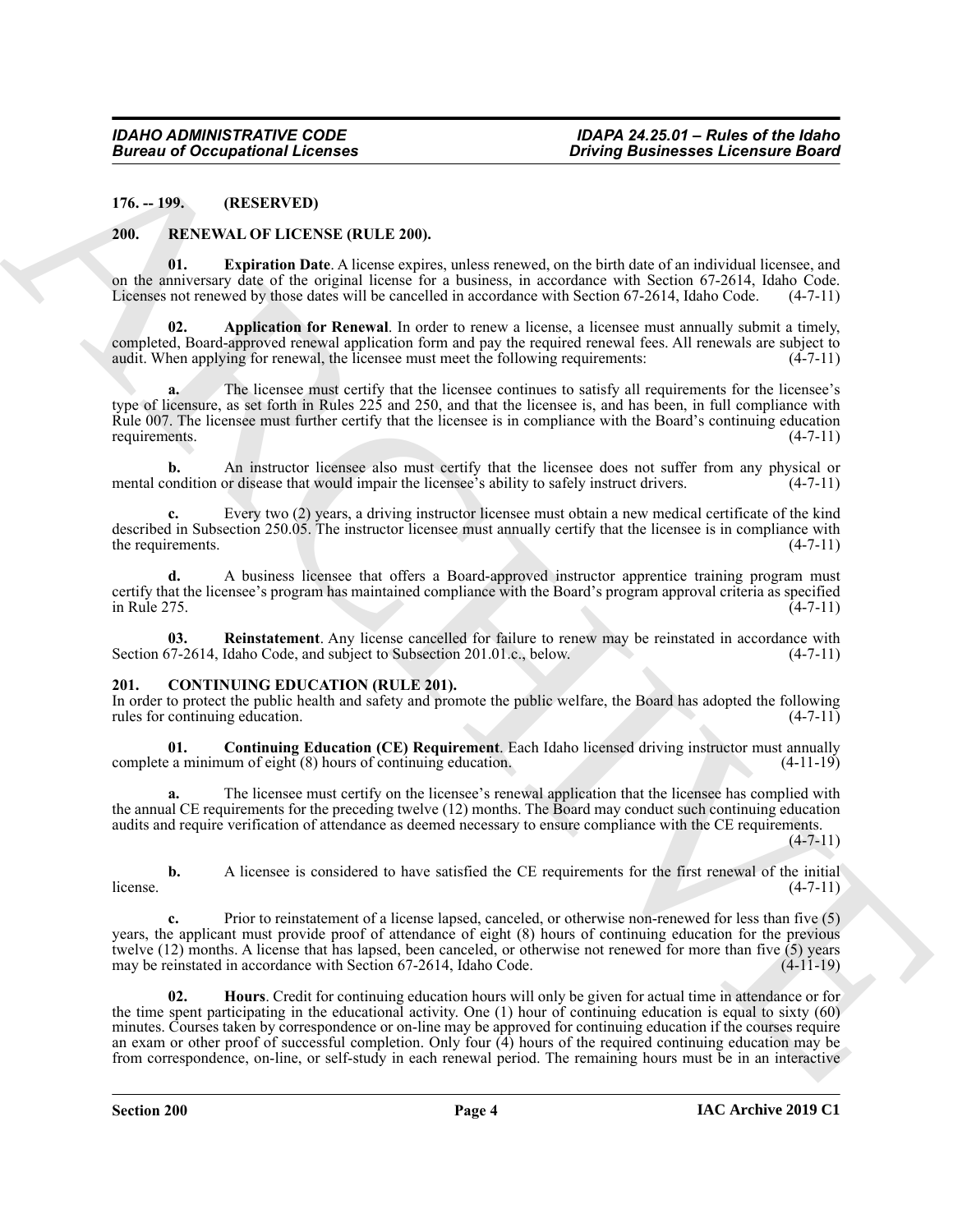<span id="page-4-4"></span>setting that allows participants to communicate directly with the instructor. Each licensee must maintain proof of attendance or successful completion documentation of all continuing education courses for a period of three (3) years.  $(4 - 7 - 11)$ 

Beach of Occupation 1. Learning the state of the state of the state of the state of the state of the state of the state of the state of the state of the state of the state of the state of the state of the state of the sta **03. Providers/Sponsors/Subjects of Continuing Education**. The continuing education must be provided by a nationally or regionally accredited college or university, a national or state driver education and traffic safety association such as the Idaho Association of Professional Driving Businesses, Driving School Association of the Americas, the American Driver Traffic Safety Education Association, and the American Automobile Association, transportation and law enforcement agencies, or other person or entity approved by the Board and must be germane to driver education. (4-7-11)

<span id="page-4-6"></span>**04. Verification of Attendance**. Each licensee must maintain verification of attendance by securing authorized signatures or other documentation from the course instructors or sponsoring institution substantiating any and all hours attended by the licensee. (4-7-11)

<span id="page-4-3"></span>**05. Failure to Fulfill the Continuing Education Requirements**. The license will not be renewed for a licensee who fails to certify compliance with CE requirements. A licensee who makes a false attestation regarding compliance with the CE requirements is subject to disciplinary action by the Board.  $(4-7-11)$ 

<span id="page-4-5"></span>**Special Exemption.** The Board has authority to make exceptions for reasons of individual hardship, including health, when certified by a medical doctor, or other good cause. Each licensee must provide any information requested by the Board to assist in substantiating hardship cases. This exemption is granted at the sole discretion of the Board.

<span id="page-4-2"></span>**07. Carryover of Continuing Education Hours**. Continuing education hours not claimed in the current renewal year may be claimed in the next renewal year. A maximum of eight (8) hours may be carried forward from the immediately preceding year, and may not be carried forward more than one (1) renewal year. (4-11-19)

# <span id="page-4-0"></span>**202 -- 224. (RESERVED)**

# <span id="page-4-7"></span><span id="page-4-1"></span>**225. DRIVING BUSINESS LICENSE (RULE 225).**

A driving business license enables a licensee to operate a driver education business at one (1), principal classroom location as designated in the application. The licensee may also utilize secondary locations for classroom instruction, so long as the business does not conduct driver education at any given secondary location for more than sixty (60) days in a one-year period. A driving business license is not transferable. The business licensee must conspicuously display the license at the business's principal classroom location. Each applicant must apply as required by Rule 150.  $(4 - 7 - 11)$ 

<span id="page-4-8"></span>**01. Applicant Identity**. The applicant must provide such identifying information as may be requested pard including, without limitation, the following: (4-7-11) by the Board including, without limitation, the following:

**a.** The applicant's legal name (i.e., the name of the natural person or business entity to be issued the license) and assumed business name(s), if any. (4-7-11)

**b.** The applicant's social security number, if the applicant has no employees and is a natural person (including a sole proprietor acting under an assumed business name). If the applicant has employees or is not a natural person (e.g., is a general or limited partnership, corporation, limited liability partnership, or limited liability company), then the applicant must provide its employer identification number. (4-7-11)

**c.** The names and addresses of the applicant's officers and shareholders having a twenty-five percent (25%) or greater ownership interest (if a corporation), members and managers (if a limited liability company), and partners (if a partnership).  $(4-7-11)$ 

**d.** The applicant's contact information, including its mailing address, physical address, and telephone (4-7-11) number.  $(4-7-11)$ 

<span id="page-4-9"></span>**02. Criminal History Background Check**. The applicant, if a natural person, and all persons listed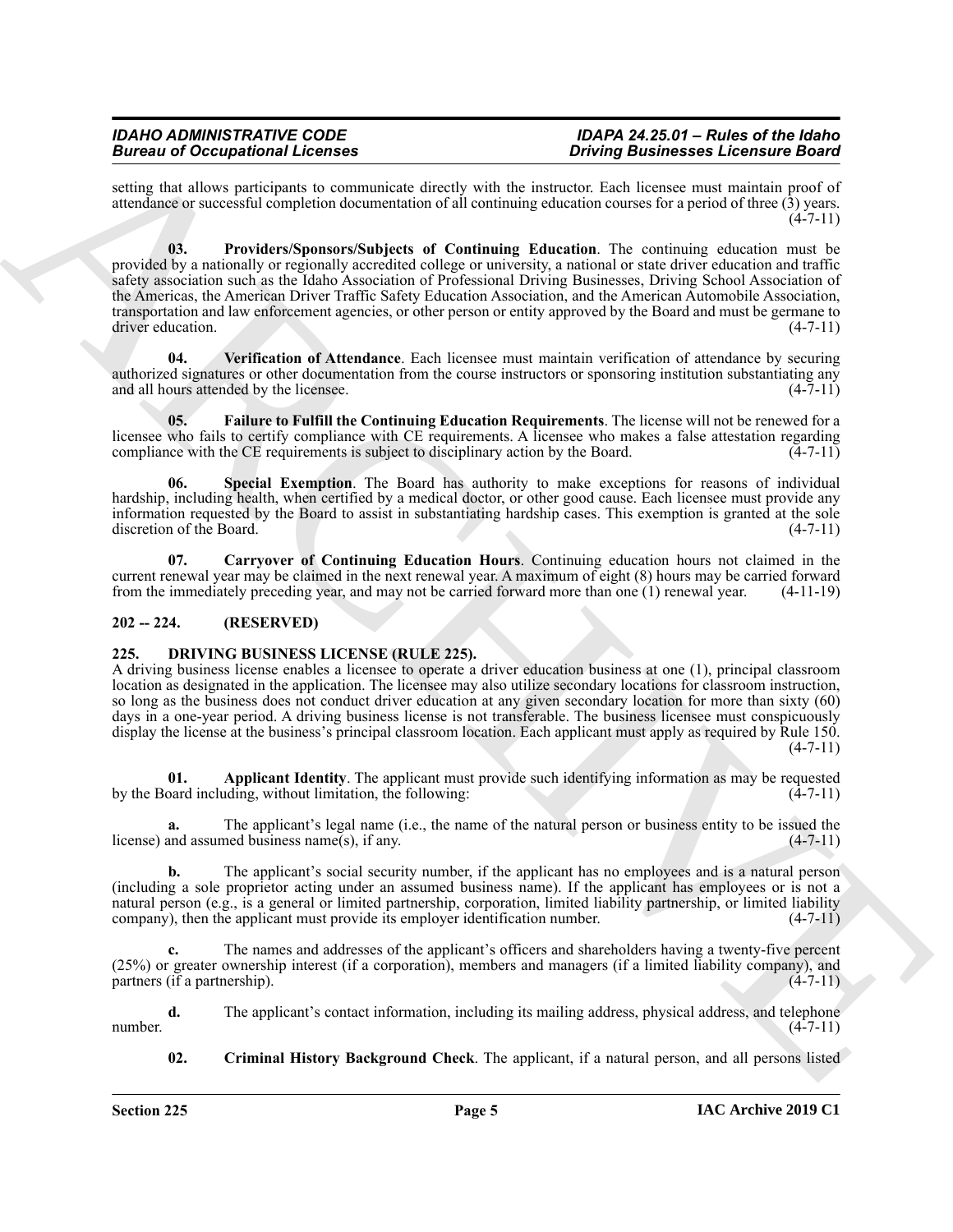under Paragraph 225.01.c. and Subsection 225.05 of these rules, must submit to a current, fingerprint-based criminal history check conducted by an organization approved by the Board. Each applicant must ensure that such persons submit a full set of their fingerprints, and any relevant fees, to the Bureau which will forward the fingerprints and fees to the organization that conducts the fingerprint based criminal history background check. The application will not be processed until the Bureau has received the completed fingerprint-based criminal history background checks.

 $(3-20-14)$ 

<span id="page-5-1"></span>**03. Classroom Locations and Certificates of Occupancy**. Each applicant must list all principal and secondary classroom locations to be utilized by the business. The applicant must provide a certificate of occupancy issued to the building/room by the local fire marshal or the fire marshal's designated agent, for each classroom location other than a location in a public or private school building, government building, church, or synagogue.

 $(4 - 7 - 11)$ 

**04. Certificate of Vehicle Insurance**. The certificate of vehicle insurance for each vehicle utilized by the driving business for driver education must accompany the application. The minimum coverage will include:

 $(4 - 7 - 11)$ 

<span id="page-5-0"></span>**a.** Medical Payment for each person - five thousand dollars (\$5,000); and either (4-7-11)

**b.** Limit of liability (Combined single limit) - five hundred thousand (\$500,000) to apply to bodily injury and/or property damage; or (4-7-11)

<span id="page-5-2"></span>**c.** Limit of liability (Split limit). Bodily injury - two hundred-fifty thousand (\$250,000) per person/ five hundred thousand (\$500,000) each accident; Property damage - two hundred-fifty thousand (\$250,000) each  $\alpha$ ccident.  $(4-7-11)$ 

Because of Occupation II. Consider the same point in the same point in the same state in the same state in the same state in the same state in the same state is a state of the same state in the same state is a state of th **05. Licensed Instructors**. Before beginning to offer driver education, and at all times while offering driver education, a driving business must employ or have contracted with one (1) or more licensed driving instructors to teach the classroom instruction phase and behind-the-wheel training phase of the driver education to be provided by the business. A driving business must submit to the Bureau a current list of such licensed instructors with applications for original licensure and reinstatement. A driving business must keep such list current and available for inspection upon request by the board or its authorized agent. The list must be kept at its primary place of business and retained for five (5) years. (3-29-17)

<span id="page-5-3"></span>**06. Vehicles**. An applicant for a driving business license must submit to the Bureau a list of the vehicles that the business will utilize when offering driver education. A business licensee may not utilize vehicles that do not appear on the list. Each vehicle must have dual control brake pedals, safety restraints for all passengers, a side view mirror on each side of the vehicle, and an additional rear view mirror or compatible viewing device for the exclusive use of the instructor. A driving business must ensure that students are not allowed in a listed vehicle unless<br>the vehicle is in a safe and proper operating condition. (4-7-11) the vehicle is in a safe and proper operating condition.

**a.** Initial Inspection. An applicant may not include a vehicle on a business's vehicle list unless the vehicle has passed a vehicle inspection performed by an ASE mechanic or vehicle technician within the two (2) month period preceding the application. The inspection must be documented on the Board-approved inspection form included at Appendix A to these rules, or on such other similar forms as may be approved by the Board. The person who inspected the vehicle must sign the form, certifying that the vehicle generally is in a safe and proper operating condition, and that each inspected item passed inspection or, if found to be in need of repair, was repaired on a given date. The application must be accompanied by a separate, signed form for each listed vehicle. (4-7-11)

**b.** Annual Inspection. A business licensee must ensure that each vehicle passes an inspection every twelve (12) months, and that the inspection is performed by an ASE mechanic or vehicle technician documented on the Board-approved form referenced in Paragraph 225.06.a. of these rules. If a vehicle fails an annual inspection, the business licensee must withdraw the vehicle from service. The business licensee may not use the vehicle for behindthe-wheel training until the vehicle passes a subsequent inspection and the business licensee has submitted to the Bureau the inspection form evidencing that the vehicle has passed. (4-7-11) Bureau the inspection form evidencing that the vehicle has passed.

**c.** Incident Inspection. If a vehicle incident occurs that requires an investigation and report by law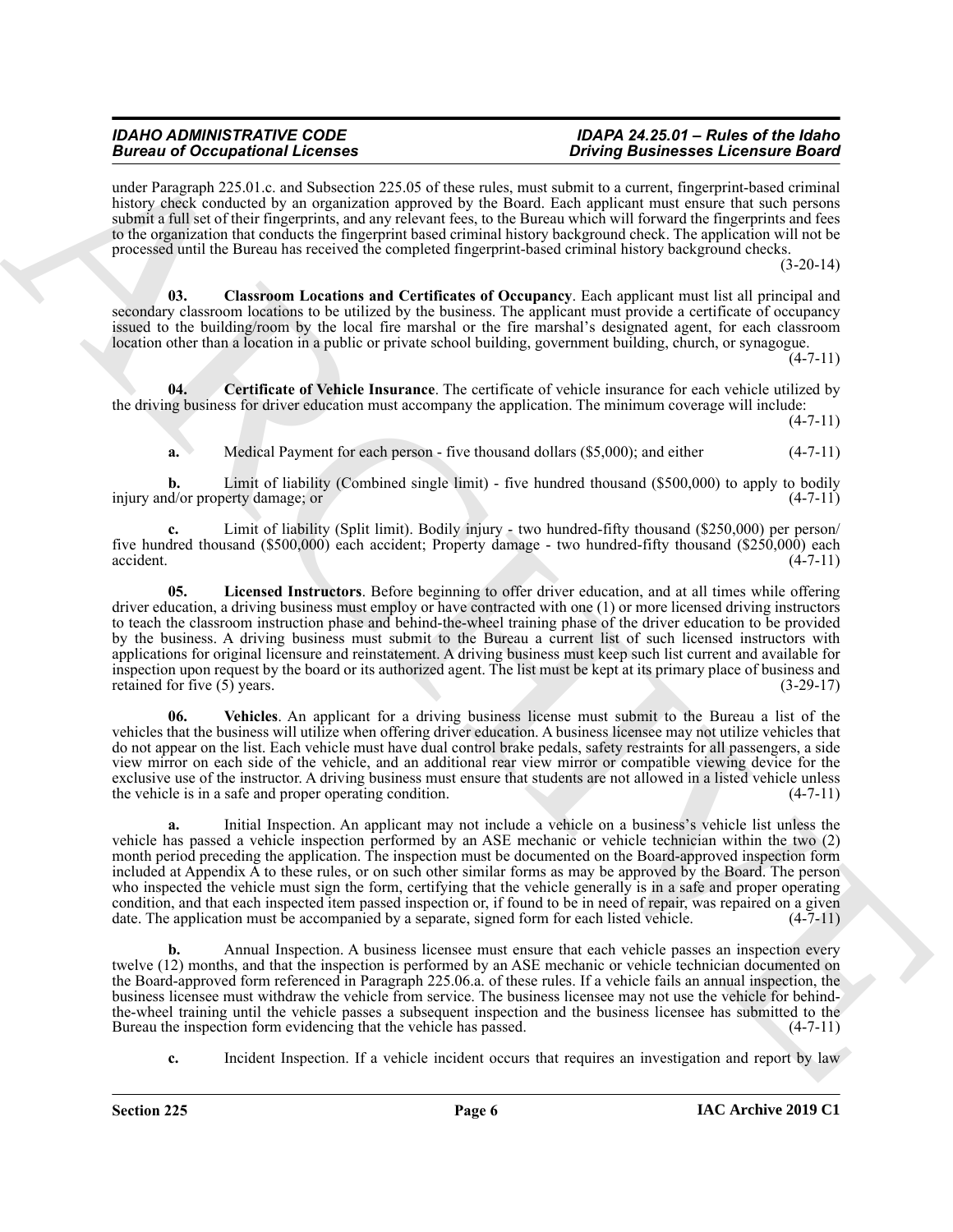<span id="page-6-9"></span><span id="page-6-7"></span>

| a. | Not less than thirty (30) hours of classroom instruction; and | $(4-7-11)$ |
|----|---------------------------------------------------------------|------------|
|----|---------------------------------------------------------------|------------|

# <span id="page-6-8"></span><span id="page-6-6"></span><span id="page-6-5"></span><span id="page-6-4"></span><span id="page-6-3"></span><span id="page-6-2"></span><span id="page-6-1"></span><span id="page-6-0"></span>**226. DRIVING BUSINESS -- MINIMUM CURRICULUM COMPONENTS (RULE 226).**

|                                        | <b>Bureau of Occupational Licenses</b>                                                                                                                   | <b>Driving Businesses Licensure Board</b>                                                                                                                                                                                                                                                                                                                                                                                                                                               |  |
|----------------------------------------|----------------------------------------------------------------------------------------------------------------------------------------------------------|-----------------------------------------------------------------------------------------------------------------------------------------------------------------------------------------------------------------------------------------------------------------------------------------------------------------------------------------------------------------------------------------------------------------------------------------------------------------------------------------|--|
|                                        | the Bureau the inspection form evidencing that the vehicle has passed.                                                                                   | enforcement, or in which the damage exceeds one thousand five hundred dollars (\$1,500), the business licensee must<br>withdraw the vehicle from service. The business licensee may not use the vehicle for behind-the-wheel training until<br>the vehicle passes inspection by an ASE mechanic or vehicle technician and the business licensee has submitted to<br>$(4-7-11)$                                                                                                          |  |
| d.                                     | similar language that clearly designates the vehicle as a driver training vehicle.                                                                       | Signage. The business licensee must ensure that the outside of each vehicle is equipped with safely<br>secured signs. Signs must include "Student Driver," "Driver Education," "Driver Training," "Driving School," or<br>$(4-7-11)$                                                                                                                                                                                                                                                    |  |
| 07.<br>Rule 226, and shall consist of: |                                                                                                                                                          | <b>Course of Instruction.</b> Each applicant, for an original business license, must provide with its<br>application the course of instruction the applicant will use when instructing students. The applicant must demonstrate,<br>to the Board's satisfaction, that the course of instruction is designed to produce safe and effective drivers and is<br>educationally sound. The course of instruction must be based on the minimum curriculum components outlined in<br>$(4-7-11)$ |  |
| a.                                     | Not less than thirty (30) hours of classroom instruction; and                                                                                            | $(4-7-11)$                                                                                                                                                                                                                                                                                                                                                                                                                                                                              |  |
| $\mathbf{b}$ .                         | Not less than six (6) hours of behind-the-wheel practice driving; and                                                                                    | $(4-7-11)$                                                                                                                                                                                                                                                                                                                                                                                                                                                                              |  |
| c.                                     | student drivers, etc.) driving the vehicle.                                                                                                              | Not less than six (6) hours of student, in-vehicle observation of other persons (e.g., parents, other<br>$(4-7-11)$                                                                                                                                                                                                                                                                                                                                                                     |  |
| 08.                                    |                                                                                                                                                          | <b>On-line Instruction</b> . In addition to, or in lieu of offering classroom instruction at a physical<br>classroom location, a business licensee may offer classroom instruction to students via the internet. While a business<br>licensee may utilize a third party to offer on-line classroom instruction, the business licensee is responsible for<br>ensuring that the instruction content meets the requirements of these rules and is approved by the Board. (3-29-17)         |  |
| 09.                                    | instructor apprenticeship training program under the conditions specified in Rule 275.                                                                   | Instructor Apprenticeship Training Program. A driving business may offer a Board-approved<br>$(4-7-11)$                                                                                                                                                                                                                                                                                                                                                                                 |  |
| 226.                                   | <b>DRIVING BUSINESS -- MINIMUM CURRICULUM COMPONENTS (RULE 226).</b><br>driver education curriculum include the following minimum curriculum components: | In order to assure consistency among driving businesses, it is necessary that every business licensee ensure that its<br>$(4-7-11)$                                                                                                                                                                                                                                                                                                                                                     |  |
| 01.                                    | <b>Component One for Classroom.</b>                                                                                                                      | $(4-7-11)$                                                                                                                                                                                                                                                                                                                                                                                                                                                                              |  |
| a.                                     | Conducting a parent/student orientation and course overview.                                                                                             | $(4-7-11)$                                                                                                                                                                                                                                                                                                                                                                                                                                                                              |  |
| 02.                                    | <b>Component Two for Classroom.</b>                                                                                                                      | $(4-7-11)$                                                                                                                                                                                                                                                                                                                                                                                                                                                                              |  |
| a.                                     | Identifying vehicle gauges, alert, and warning symbols.                                                                                                  | $(4-7-11)$                                                                                                                                                                                                                                                                                                                                                                                                                                                                              |  |
| b.                                     | Preparing to drive.                                                                                                                                      | $(4 - 7 - 11)$                                                                                                                                                                                                                                                                                                                                                                                                                                                                          |  |
| c.                                     | Protecting occupants.                                                                                                                                    | $(4 - 7 - 11)$                                                                                                                                                                                                                                                                                                                                                                                                                                                                          |  |
| 03.                                    | <b>Component Three for Classroom.</b>                                                                                                                    | $(4-7-11)$                                                                                                                                                                                                                                                                                                                                                                                                                                                                              |  |
| a.                                     | Identifying road signs and signals.                                                                                                                      | $(4 - 7 - 11)$                                                                                                                                                                                                                                                                                                                                                                                                                                                                          |  |
| b.                                     | Identifying lane markings.                                                                                                                               | $(4-7-11)$                                                                                                                                                                                                                                                                                                                                                                                                                                                                              |  |
| 04.                                    | <b>Component Four for Classroom.</b>                                                                                                                     | $(4-7-11)$                                                                                                                                                                                                                                                                                                                                                                                                                                                                              |  |
| a.                                     | Understanding basic traffic laws, including right-of-way rules.                                                                                          | $(4 - 7 - 11)$                                                                                                                                                                                                                                                                                                                                                                                                                                                                          |  |
|                                        |                                                                                                                                                          |                                                                                                                                                                                                                                                                                                                                                                                                                                                                                         |  |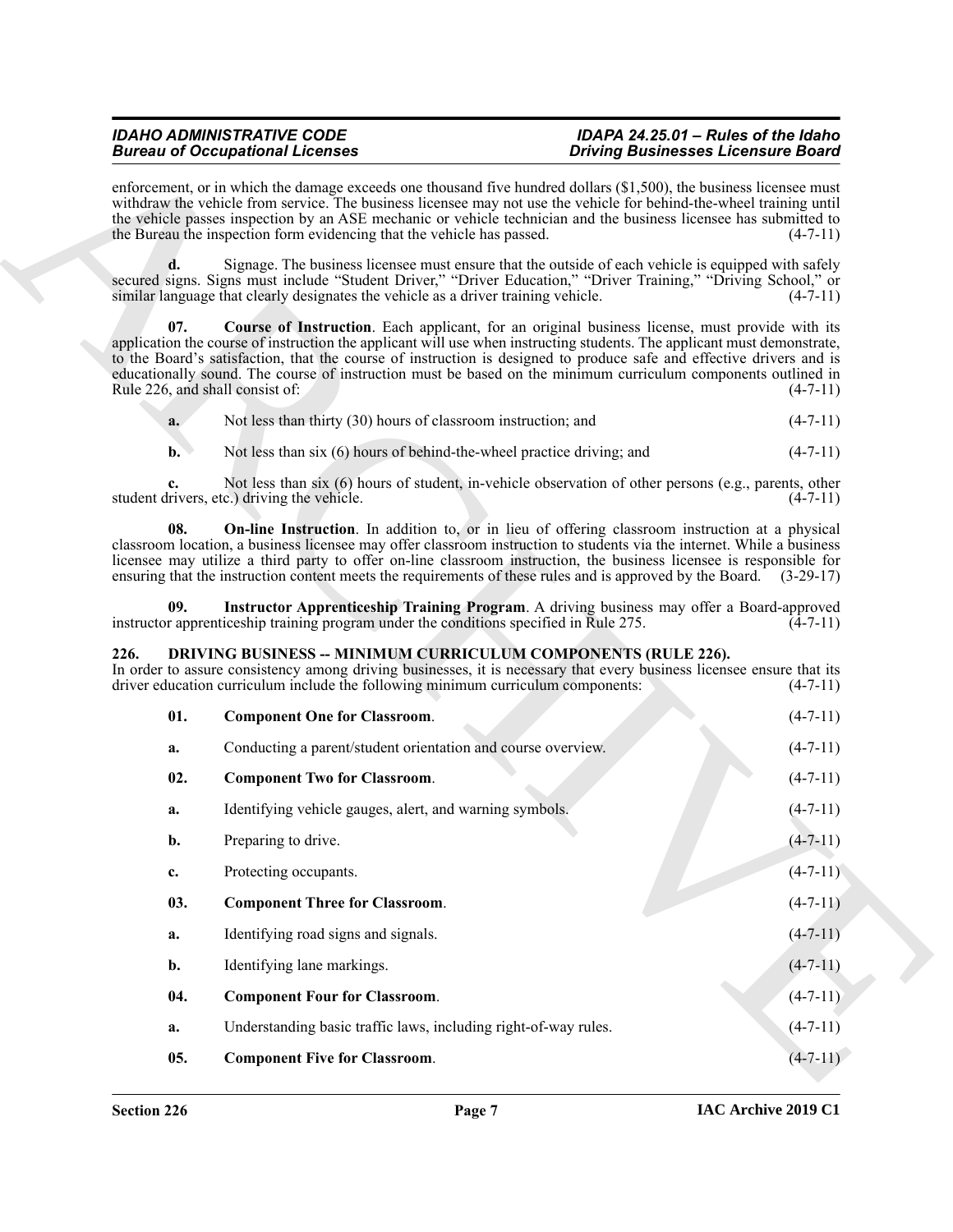<span id="page-7-5"></span><span id="page-7-4"></span><span id="page-7-3"></span><span id="page-7-2"></span><span id="page-7-1"></span><span id="page-7-0"></span>

|                | <b>Bureau of Occupational Licenses</b>                                          | <b>Driving Businesses Licensure Board</b> |
|----------------|---------------------------------------------------------------------------------|-------------------------------------------|
| a.             | Using good habits for reduced risk driving.                                     | $(4-7-11)$                                |
| b.             | Using time and space management systems and strategies.                         | $(4-7-11)$                                |
| 06.            | <b>Component Six for Classroom.</b>                                             | $(4-7-11)$                                |
| a.             | Explaining the effect of gravity and energy of motion on a vehicle.             | $(4-7-11)$                                |
| b.             | Understanding procedures to maintain vehicle balance and traction.              | $(4-7-11)$                                |
| c.             | Identify strategies to negotiate hills and curves.                              | $(4-7-11)$                                |
| 07.            | <b>Component Seven for Classroom.</b>                                           | $(4-7-11)$                                |
| a.             | Identifying strategies to use when driving in rural and urban environments.     | $(4-7-11)$                                |
| $\mathbf{b}$ . | Identifying strategies to use when driving on freeways.                         | $(4-7-11)$                                |
| 08.            | <b>Component Eight for Classroom.</b>                                           | $(4-7-11)$                                |
| a.             | Identifying strategies to use when driving in bad weather.                      | $(4-7-11)$                                |
| b.             | Identifying strategies to use when encountering roadside emergencies.           | $(4-7-11)$                                |
| 09.            | <b>Component Nine for Classroom.</b>                                            | $(4-7-11)$                                |
| a.             | Understanding ways to cooperate with other roadway users, including bicyclists. | $(4-7-11)$                                |
| b.             | Identifying responsibilities after a collision.                                 | $(4-7-11)$                                |
| c.             | Identifying the procedure for obtaining a driver's license.                     | $(4-7-11)$                                |
| d.             | Identifying and avoiding common driver distractions.                            | $(4-7-11)$                                |
| е.             | Identifying ways to prevent drowsiness while driving.                           | $(4-7-11)$                                |
| f.             | Resisting aggressive driving behaviors.                                         | $(4-7-11)$                                |
| 10.            | <b>Component Ten for Classroom.</b>                                             | $(4-7-11)$                                |
| a.             | Explaining the effects of alcohol on the body.                                  | $(4 - 7 - 11)$                            |
| b.             | Explaining the effects of alcohol on the driving task.                          | $(4-7-11)$                                |
| c.             | Correlating drinking and driving with vehicle crashes.                          | $(4 - 7 - 11)$                            |
| d.             | Identifying Idaho laws related to drinking and driving.                         | $(4-7-11)$                                |
| e.             | Explaining the dangers of alcohol and other drug use.                           | $(4 - 7 - 11)$                            |
| 11.            | <b>Component Eleven for In-Car.</b>                                             | $(4-7-11)$                                |
| a.             | Performing pre-drive procedure.                                                 | $(4-7-11)$                                |
| b.             | Identifying vehicle controls.                                                   | $(4 - 7 - 11)$                            |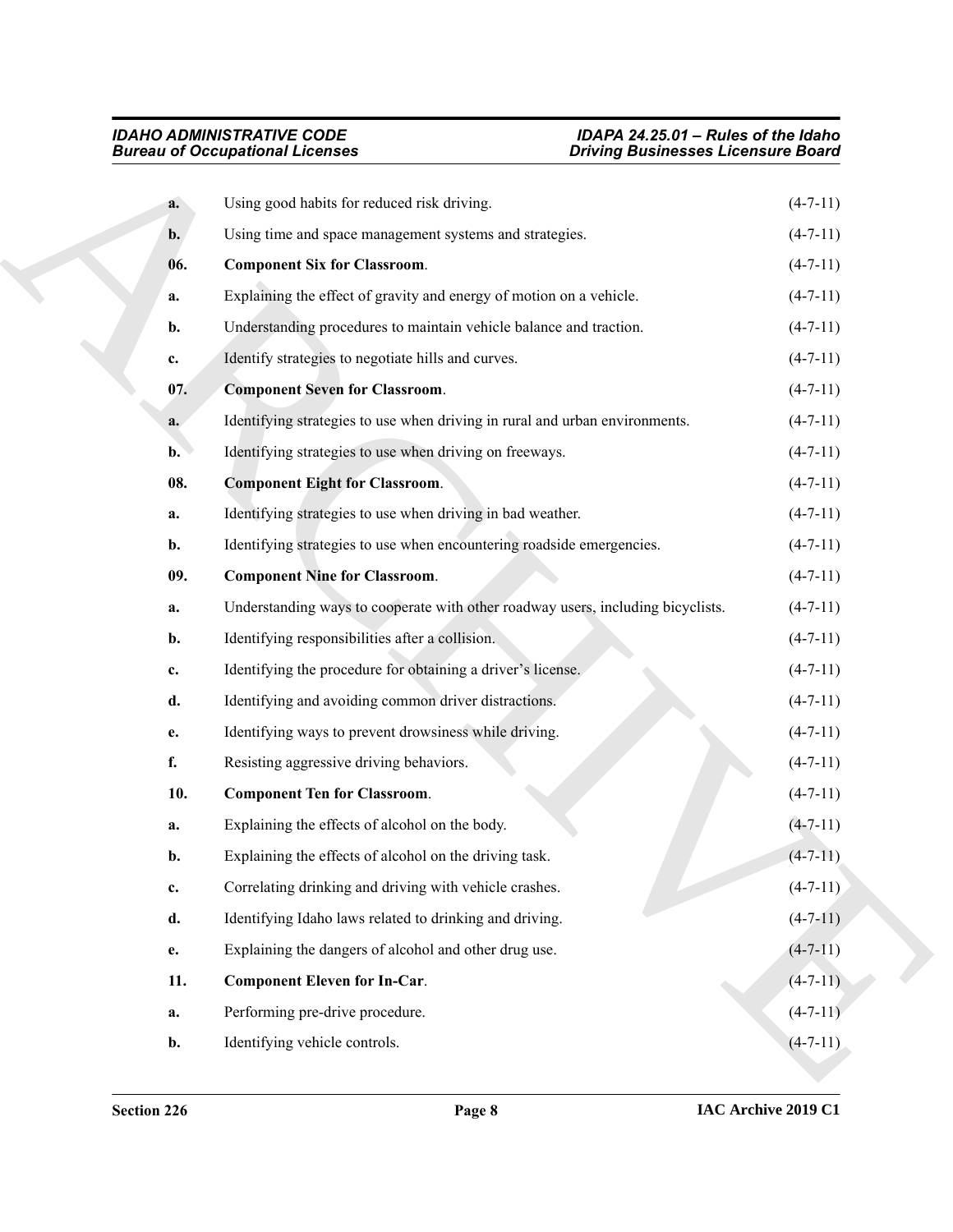<span id="page-8-6"></span>

|      |     | <b>Bureau of Occupational Licenses</b><br><b>Driving Businesses Licensure Board</b>                                                                                                                                                                                                                                     |                |
|------|-----|-------------------------------------------------------------------------------------------------------------------------------------------------------------------------------------------------------------------------------------------------------------------------------------------------------------------------|----------------|
|      | c.  | Starting the vehicle.                                                                                                                                                                                                                                                                                                   | $(4-7-11)$     |
|      | d.  | Backing the vehicle.                                                                                                                                                                                                                                                                                                    | $(4-7-11)$     |
|      | e.  | Demonstrating approved steering technique.                                                                                                                                                                                                                                                                              | $(4-7-11)$     |
|      | f.  | Smoothly stopping the vehicle.                                                                                                                                                                                                                                                                                          | $(4-7-11)$     |
|      | g.  | Demonstrating proper signaling and turning technique.                                                                                                                                                                                                                                                                   | $(4-7-11)$     |
|      | h.  | Recognizing relevant signs and markings.                                                                                                                                                                                                                                                                                | $(4-7-11)$     |
|      | i.  | Distinguishing between four-way and two-way stops.                                                                                                                                                                                                                                                                      | $(4-7-11)$     |
|      | 12. | <b>Component Twelve for In-Car.</b>                                                                                                                                                                                                                                                                                     | $(4-7-11)$     |
|      | a.  | Negotiating controlled and uncontrolled intersections.                                                                                                                                                                                                                                                                  | $(4-7-11)$     |
|      | b.  | Negotiating hills and curves.                                                                                                                                                                                                                                                                                           | $(4-7-11)$     |
|      | c.  | Angle parking in a parking lot.                                                                                                                                                                                                                                                                                         | $(4-7-11)$     |
|      | d.  | Driving in rural environment.                                                                                                                                                                                                                                                                                           | $(4-7-11)$     |
|      | e.  | Making lane changes.                                                                                                                                                                                                                                                                                                    | $(4-7-11)$     |
|      | 13. | <b>Component Thirteen for In-Car.</b>                                                                                                                                                                                                                                                                                   | $(4-7-11)$     |
|      | a.  | Driving in an urban environment (with one-way and two-way streets, if available).                                                                                                                                                                                                                                       | $(4-7-11)$     |
|      | b.  | Dealing with signal lights, pedestrians, and city traffic.                                                                                                                                                                                                                                                              | $(4-7-11)$     |
|      | c.  | Performing a perpendicular park.                                                                                                                                                                                                                                                                                        | $(4-7-11)$     |
|      | d.  | Merging onto the freeway.                                                                                                                                                                                                                                                                                               | $(4-7-11)$     |
|      | е.  | Driving on the freeway.                                                                                                                                                                                                                                                                                                 | $(4-7-11)$     |
|      | f.  | Exiting the freeway and merging with traffic on surface streets.                                                                                                                                                                                                                                                        | $(4-7-11)$     |
|      | 14. | <b>Component Fourteen for In-Car.</b>                                                                                                                                                                                                                                                                                   | $(4 - 7 - 11)$ |
|      | a.  | Performing a parallel park/street park.                                                                                                                                                                                                                                                                                 | $(4 - 7 - 11)$ |
|      | b.  | Performing turnabouts.                                                                                                                                                                                                                                                                                                  | $(4-7-11)$     |
|      | c.  | Passing another vehicle.                                                                                                                                                                                                                                                                                                | $(4-7-11)$     |
|      | d.  | Driving independently with the instructor.                                                                                                                                                                                                                                                                              | $(4 - 7 - 11)$ |
| 227. |     | DRIVING BUSINESS - COURSE OF INSTRUCTION (RULE 227).                                                                                                                                                                                                                                                                    |                |
|      | 01. | <b>Student Permit Required.</b> No enrollee of any class D driver's training course will be allowed to<br>attend classes or participate in driving instruction unless he has obtained a class D driver's training instruction permit,<br>or a class D instruction permit, as provided in Section 49-307(4), Idaho Code. | $(4-7-11)$     |
|      | 02. | <b>In-Car Documentation.</b> A business licensee must ensure that each listed vehicle contains                                                                                                                                                                                                                          |                |

# <span id="page-8-5"></span><span id="page-8-4"></span><span id="page-8-3"></span><span id="page-8-2"></span><span id="page-8-1"></span><span id="page-8-0"></span>**227. DRIVING BUSINESS - COURSE OF INSTRUCTION (RULE 227).**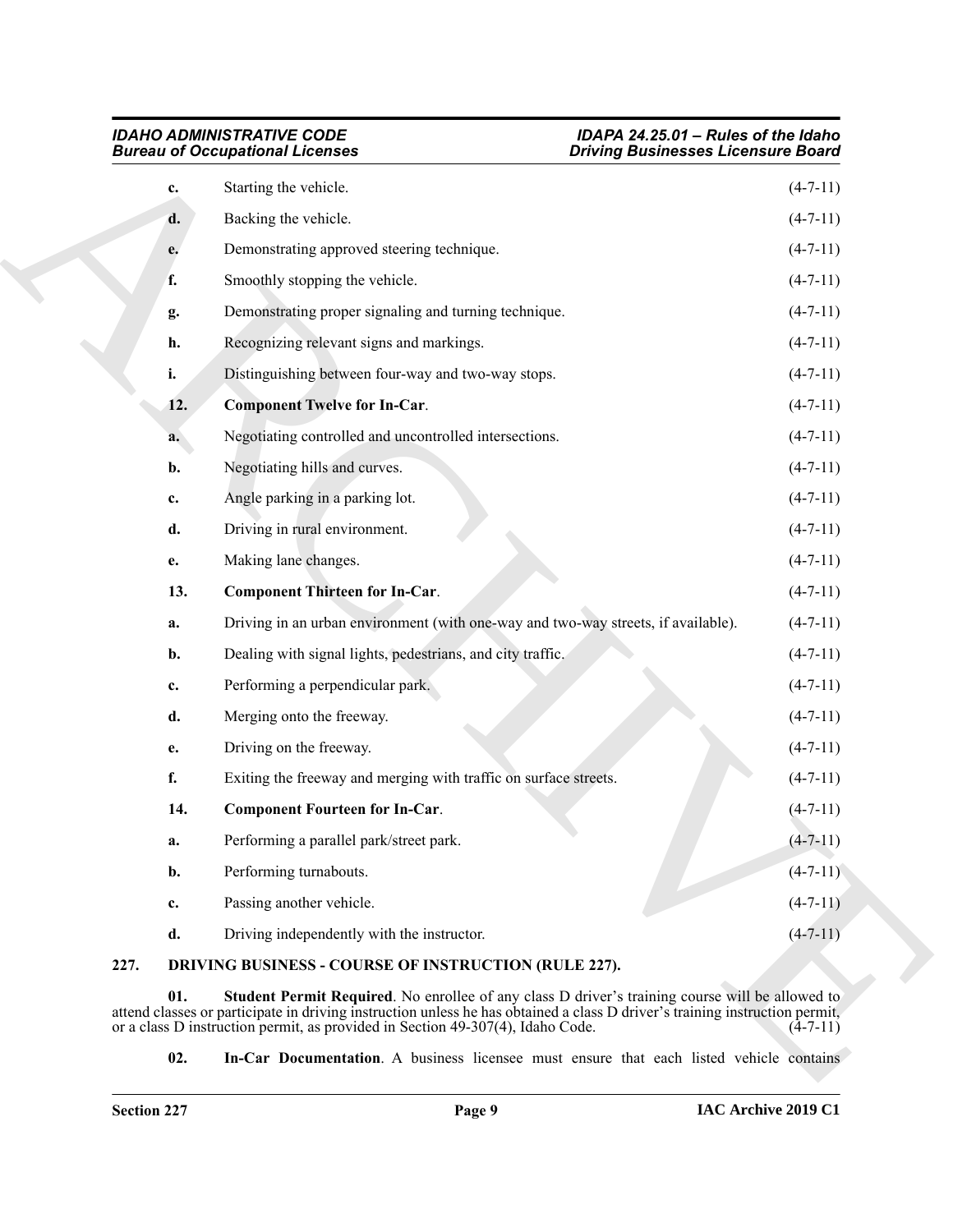documentation that identifies each student and the student's permit number. Permits will be given to the students following the completion of the course and used during the required graduate licensing process. (4-7-11) following the completion of the course and used during the required graduate licensing process.

<span id="page-9-5"></span>**03. Maximum Daily Driving and Observation Time**. Neither a business licensee nor an instructor licensee may permit an enrolled student to receive more than two (2) hours of behind-the-wheel driving time per day. Maximum observation time is two (2) hours per student, per day, and may be completed with a parent or legal guardian. (4-7-11) guardian.  $(4-7-11)$ 

<span id="page-9-6"></span>**04. Maximum Number of Students In Vehicle**. Neither a business licensee nor an instructor licensee may permit more than three (3) students in a vehicle at one (1) time.  $(4-7-11)$ 

<span id="page-9-4"></span><span id="page-9-3"></span>**05. Grading Criteria**. A business licensee may not permit a student to graduate from the business's driver education program unless the student has achieved an eighty percent (80%) or higher in each of the three (3) course areas described in Subsection 225.07. The business licensee must utilize written grading criteria for each of the minimum components in Rule 226. Criteria may include student attitude and such other criteria as the driving business may deem appropriate. The business licensee must maintain records of the student's grades. (4-7-11)

Because of Occupation Relief Lemons<br>
algorithm the state of Company and Because Company and Because Company and Company and Exercise Company and the<br>
Individual Company and the state of the state of the state of the state **06. Driving Log**. Each driving instructor must complete a log for each student's behind-the-wheel driving and each driving business licensee must ensure that its driving instructors complete the log. The log must include, for each student, at least the student's name, birthdate, phone number, driving permit number, class date, instructor's name, lesson objective, total instruction time, total observation time, final grade, and date the student  $p$ assed.  $(4-7-11)$ 

<span id="page-9-9"></span>**07. Reporting**. A business licensee will send student performance information as prescribed by the Idaho Division of Motor Vehicles (DMV) to the DMV no later than five (5) p.m. on the third business day following completion of the course.  $(3-29-17)$ 

<span id="page-9-7"></span>**08. Parental Involvement**. Each business licensee should encourage parental involvement in the education of the student. (4-7-11)

<span id="page-9-8"></span>**09.** Record Retention. The business licensee must maintain all logs and other records required under Rule 227 for at least three (3) years from date on which the student completes, or is no longer enrolled in, the business's driver education course. The business licensee may not release these records without written consent from the student and the student's parent or legal guardian. The Board and its agents, however, may inspect these records at any time. (4-7-11) any time.  $(4-7-11)$ 

# <span id="page-9-10"></span><span id="page-9-0"></span>**228. DRIVING BUSINESS - INITIAL AUDIT (RULE 228).**

After July 1, 2009, all new driving business licensees issued licenses will automatically be audited for compliance with the Board's laws and rules following their first renewal. (4-7-11)

# <span id="page-9-1"></span>**229. -- 249. (RESERVED)**

# <span id="page-9-11"></span><span id="page-9-2"></span>**250. DRIVING INSTRUCTOR LICENSE (RULE 250).**

**01. Application**. Each applicant for a driving instructor license must apply as required by Rule 150. Each applicant is required to provide his name, date of birth, and contact information, including mailing address and telephone number, on the Board-approved application form. (4-7-11)

<span id="page-9-14"></span><span id="page-9-13"></span><span id="page-9-12"></span>**02. Age**. An applicant for a driving instructor license must be at least twenty-one (21) years old.

 $(4 - 7 - 11)$ 

**03. Driving Record and Drivers License**. Each applicant must submit a copy of a valid driver's license in good standing and a copy of a satisfactory driving record. An unsatisfactory record includes, but is not limited to, two (2) moving violations in the past twelve (12) months, or suspension or revocation of a driver's license in the last thirty-six (36) months, or a conviction involving alcohol or controlled substances within the last thirty-six (36) months.  $(4-7-11)$  $(36)$  months.  $(4-7-11)$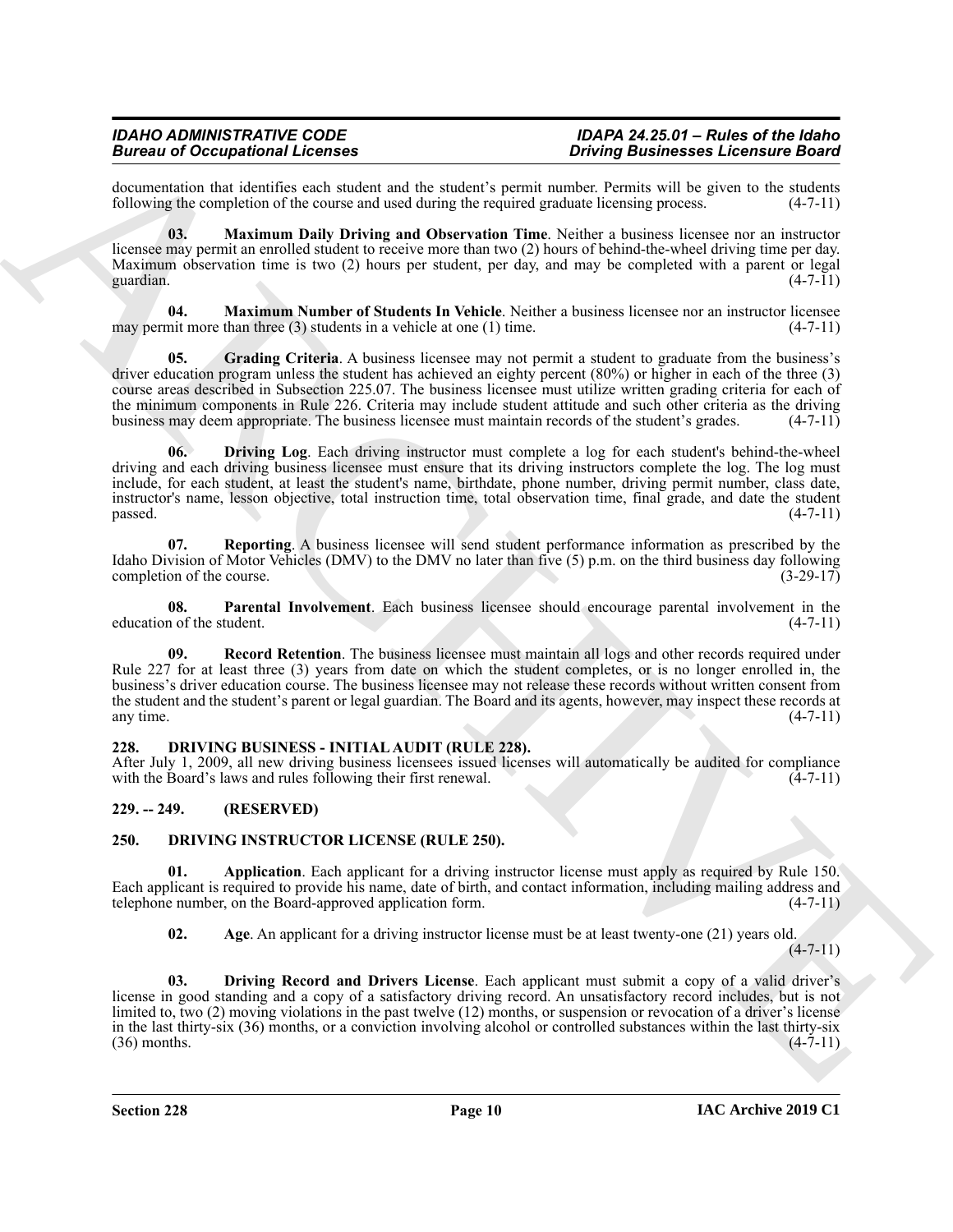<span id="page-10-0"></span>**04. Criminal History Background Check**. Each applicant must submit to a current, fingerprint-based criminal history check conducted by an organization approved by the Board. Each applicant must submit a full set of the applicant's fingerprints, and any relevant fees, to the Bureau which will forward the fingerprints and fees to the organization that conducts the fingerprint based criminal history background check. The application will not be processed until the completed fingerprint-based criminal history background check has been received. (3-20-14)

<span id="page-10-3"></span>**05. Medical Certificate**. A driving instructor licensee may not provide in-vehicle instruction to students if the instructor suffers from a medical condition that may impair the instructor's ability to safely instruct student drivers. Accordingly, each applicant for an instructor's license must obtain a medical examination performed by a licensed medical professional. The examination must be completed within two (2) years preceding the application. The applicant must submit a medical examiner's certificate, issued and signed by a licensed, qualified medical professional documenting that the examination occurred and that the applicant does not suffer from any physical or mental condition or disease that would impair the applicant's ability to safely instruct student drivers. If a medical condition exists, the applicant must re-certify as the medical professional requires and submit that information to the Board. (3-29-17)

<span id="page-10-1"></span>**06. Education**. Each applicant must submit written evidence, satisfactory to the Board, of having graduated from a high school or a regionally or nationally accredited college or university, or of having obtained a GED. (4-7-11)

<span id="page-10-2"></span>**07. Instructor Apprenticeship Training Program**. Applicants for licensure must demonstrate to the Board's satisfaction that they have successfully completed all required classroom instruction and behind-the-wheel training hours from a Board-approved instructor apprenticeship training program or have met the requirements for a waiver of the apprenticeship training program as set forth in these rules. The applicant must have undertaken and completed the apprenticeship training program within the five (5) year period immediately preceding the application. (4-11-15)

**a.** Proof of successful completion must include written certificate from a Board-approved apprenticeship training program certifying that the applicant has satisfactorily completed the program. An applicant need not have completed all required classroom instruction and behind-the-wheel training hours through a single program so long as the last program attended by the applicant ensures itself, and its business licensee certifies to the Board that the applicant has satisfactorily completed all required hours through Board-approved apprenticeship training programs. (4-7-11)

Because of Georgian Control Research and the state of the projection and solution the state of the state of the state of the state of the state of the state of the state of the state of the state of the state of the state **b.** A person may not enroll in an apprenticeship training program unless the person has applied for, paid for, and obtained an apprenticeship permit from the Board. The applicant must apply on Board-approved forms, which must identify the applicant and the business licensee in whose approved apprenticeship training program the applicant will be enrolled. The individual applicant must establish that they are at least twenty-one (21) years old, hold a valid driver's license and a satisfactory driver license record, have passed a fingerprint based criminal history background check, and have obtained a medical certificate consistent with the requirements of Subsections 250.02 through 250.05. An apprenticeship permit automatically expires one (1) year after issuance. The Board also may suspend or revoke an apprenticeship permit, and refuse to issue another permit, if the permittee engages in any act or omission that would subject the permittee to discipline if the permittee had an instructor's license. No one may be a permittee for more than three (3) years. permittee for more than three  $(3)$  years.

<span id="page-10-4"></span>**08. Waiver of Instructor Apprenticeship Training Program**. An applicant shall be entitled to a waiver of the apprenticeship training program if they possess the requisite training and experience as set forth below. (4-11-15)

**a.** An applicant who holds a current active unrestricted equivalent driving instructor license from another state shall qualify for a waiver of the apprenticeship training program requirement. The applicant is responsible to provide proof to the Board that they hold a current unrestricted driving instructor license from another state, and that said license is equivalent to an Idaho driver instructor license in its qualifications and scope of practice; or  $(4-11-15)$ 

**b.** An applicant who has held within the past five (5) years an active and unrestricted public driver education instructor license issued by the Idaho State Department of Education and has completed eight (8) hours of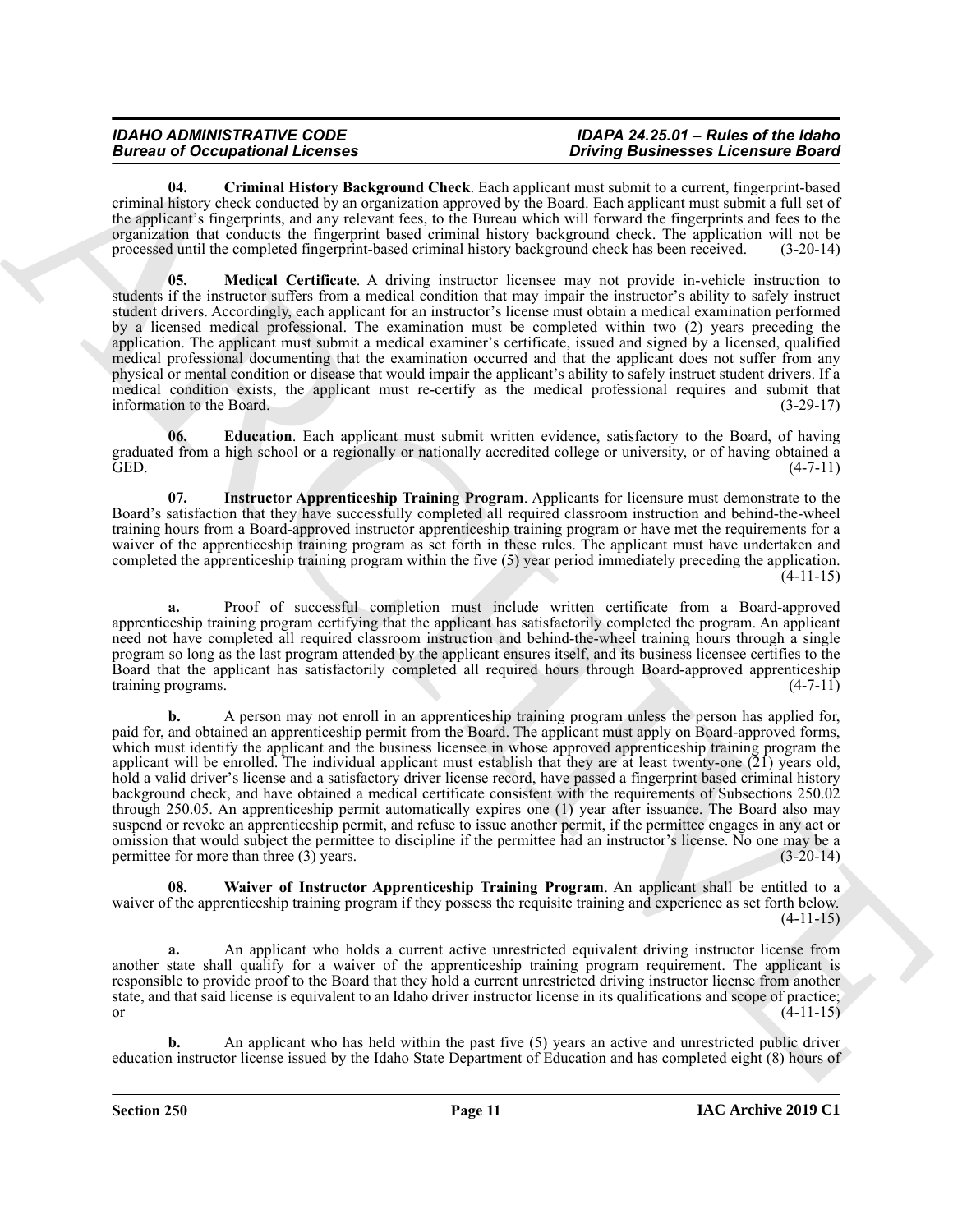# **Bureau of Occupational Licenses**

continuing education within the prior year or an individual who has completed the Idaho State Department of Education driving instructor program within the past five (5) years and has completed eight (8) hours of continuing education within the prior year shall qualify for a waiver of the apprenticeship training program requirement. The applicant is responsible to provide proof to the Board that they meet the requirements herein. (4-11-19)

# <span id="page-11-0"></span>**251. -- 274. (RESERVED)**

# <span id="page-11-2"></span><span id="page-11-1"></span>**275. INSTRUCTOR APPRENTICESHIP TRAINING PROGRAM (RULE 275).**

<span id="page-11-3"></span>**01. Application for Approval**. A business licensee may operate a Board-approved instructor apprenticeship training program. The business licensee must apply for program approval on forms provided by the Board, and submit with the application such documentation as the Board may require to enable the Board to assess whether the proposed program meets the Board's approval criteria, as specified in Subsections 275.03 through 275.08  $\frac{1}{4-7-11}$  (4-7-11)

<span id="page-11-10"></span>**02. Suspension or Revocation of Approval and Discipline**. If an approved program fails to consistently adhere to the approval criteria in Subsections 275.03 through 275.08 of these rules, the Board may suspend or revoke the approval. Further, if a business licensee that operates an approved program fails to cooperate with the Board in any inspection or audit of the program, the licensee may be disciplined.  $(4-7-11)$ 

<span id="page-11-4"></span>**03.** Apprentices. The business licensee must ensure that all persons who enroll in the licensee's possess a valid instructor apprentices hip training permit from the Board. (3-20-14) program possess a valid instructor apprenticeship training permit from the Board.

<span id="page-11-7"></span>**04. Instruction and Training Hours**. The Board must be satisfied that the program has designed its proposed instruction and training to produce safe and effective driving instructors. The business licensee must ensure that the program includes at least the following instruction and training components: (4-7-11)

**a.** Each apprentice must receive at least sixty (60) hours of classroom instruction covering the curriculum components for student classroom instruction specified in Subsections 226.01 through 226.10 of these rules. These hours may also be completed through on-line or internet based instruction. (4-11-19)

**b.** Each apprentice must receive at least one hundred eight (108) hours of behind-the-wheel-training covering the curriculum components for student in-car instruction specified in Subsections 226.11 through 226.14 of these rules. When an apprentice begins to provide behind-the-wheel driving instruction to students, a program instructor must supervise the apprentice by riding in the vehicle with the apprentice and students for the first six (6) hours. A program instructor also must ride in the vehicle with the apprentice and students to evaluate the apprentice during the final two (2) hours of the apprentice's behind-the-wheel training.  $(4-7-11)$ 

<span id="page-11-9"></span><span id="page-11-8"></span>**05.** Instructors. The business licensee must ensure that only licensed driving instructors are allowed to the program. A list of the instructors must accompany the application for approval. (4-11-19) teach in the program. A list of the instructors must accompany the application for approval.

Because of Companion the line of the main minimized in European properties. The main material is the state of the state of the state of the state of the state of the state of the state of the state of the state of the sta **06. Recordkeeping**. The business licensee must ensure that the program maintains progress records for each apprentice. A program instructor and the apprentice must sign and date the records each month, and copies of the records must be provided to the apprentice. The records must, at a minimum, identify each lesson completed, the number of hours of instruction involved in the lesson, the date the apprentice completed the lesson, the instructor who taught the lesson, and whether the apprentice passed. When an apprentice's course of instruction has been completed or terminated, the program business licensee must maintain the records of the apprentice's progress, and the total hours recorded and maintained by the program for a period of five  $(5)$  years from completion or termination date. These records are subject to inspection by the Board at any time.  $(4-7-11)$ 

<span id="page-11-5"></span>**07. Certificate of Proficiency**. The program must provide each apprentice with a certificate of proficiency evidencing all hours satisfactorily completed by the apprentice while in the program, and that the apprentice is proficient in all areas covered by the certificate.  $(4-7-11)$ 

<span id="page-11-6"></span>**08. Discontinuance of Program**. If the business licensee ceases to operate the program, the business licensee must provide the program's current and prior apprentices with any progress or other records that the program is required to maintain under this Section. (4-7-11)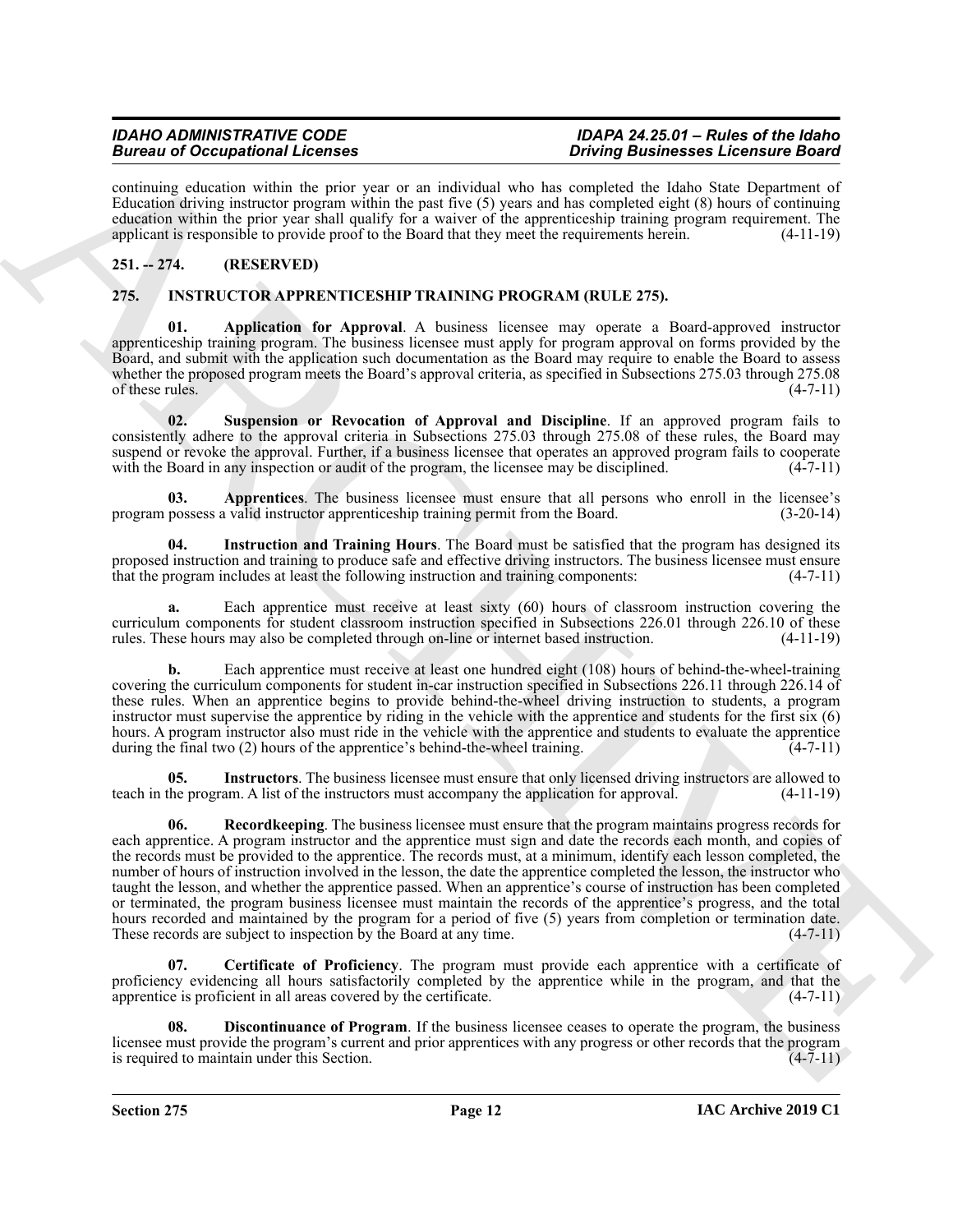<span id="page-12-0"></span>**276. -- 449. (RESERVED)**

### <span id="page-12-3"></span><span id="page-12-1"></span>**450. DISCIPLINE (RULE 450).**

<span id="page-12-5"></span>**01. Grounds for Discipline**. In addition to the grounds for discipline listed in Section 54-5408, Idaho Code, grounds for discipline also include:

ARCHIVE Failure to cooperate with an inspection or audit conducted by the Board or its agents including, without limitation, any continuing education audit, as specified in Section 54-5403(6), Idaho Code. Failure to cooperate includes, without limitation, failure to provide documentation requested by the Board or its agents during an inspection or audit of the licensee's compliance with Board laws or rules. (4-7-11)

**b.** Violating any of the following standards of conduct that have been adopted by the Board:  $(4-7-11)$ 

A licensee must not use fraud or deception in procuring or renewing, or in attempting to procure or earmit, or other authorization issued by the Board. (4-7-11) renew, a license, permit, or other authorization issued by the Board.

ii. A licensee must not aid, abet, or assist any person or entity in conduct for which a license or permit is required under Idaho Driving Businesses Act, unless the person or entity has the required license or permit.

 $(4 - 7 - 11)$ 

iii. A licensee must comply with final orders of the Board issued in contested cases to which the licensee is a party. (4-7-11)

**02. Disciplinary Sanctions**. If the Board determines that grounds for discipline exist, it may impose disciplinary sanctions against the licensee including, without limitation, any or all of the following: (4-7-11)

<span id="page-12-4"></span>

| а. | Revoke or suspend the licensee's license(s); |  |  |  | $(4-7-11)$ |
|----|----------------------------------------------|--|--|--|------------|
|----|----------------------------------------------|--|--|--|------------|

**b.** Restrict or limit the licensee's practice; (4-7-11)

**c.** Require the licensee to pay an administrative fine not to exceed one thousand dollars (\$1000) for each violation identified in the Board's order. (4-7-11)

**d.** Require the licensee to pay all or part of the costs and fees incurred by the Board in the investigation and prosecution of the licensee, including without limitation, all costs and fees incurred by the Board in proceedings upon which the order was entered. (4-7-11)

# <span id="page-12-2"></span>**451. -- 999. (RESERVED)**

## **APPENDIX "A"**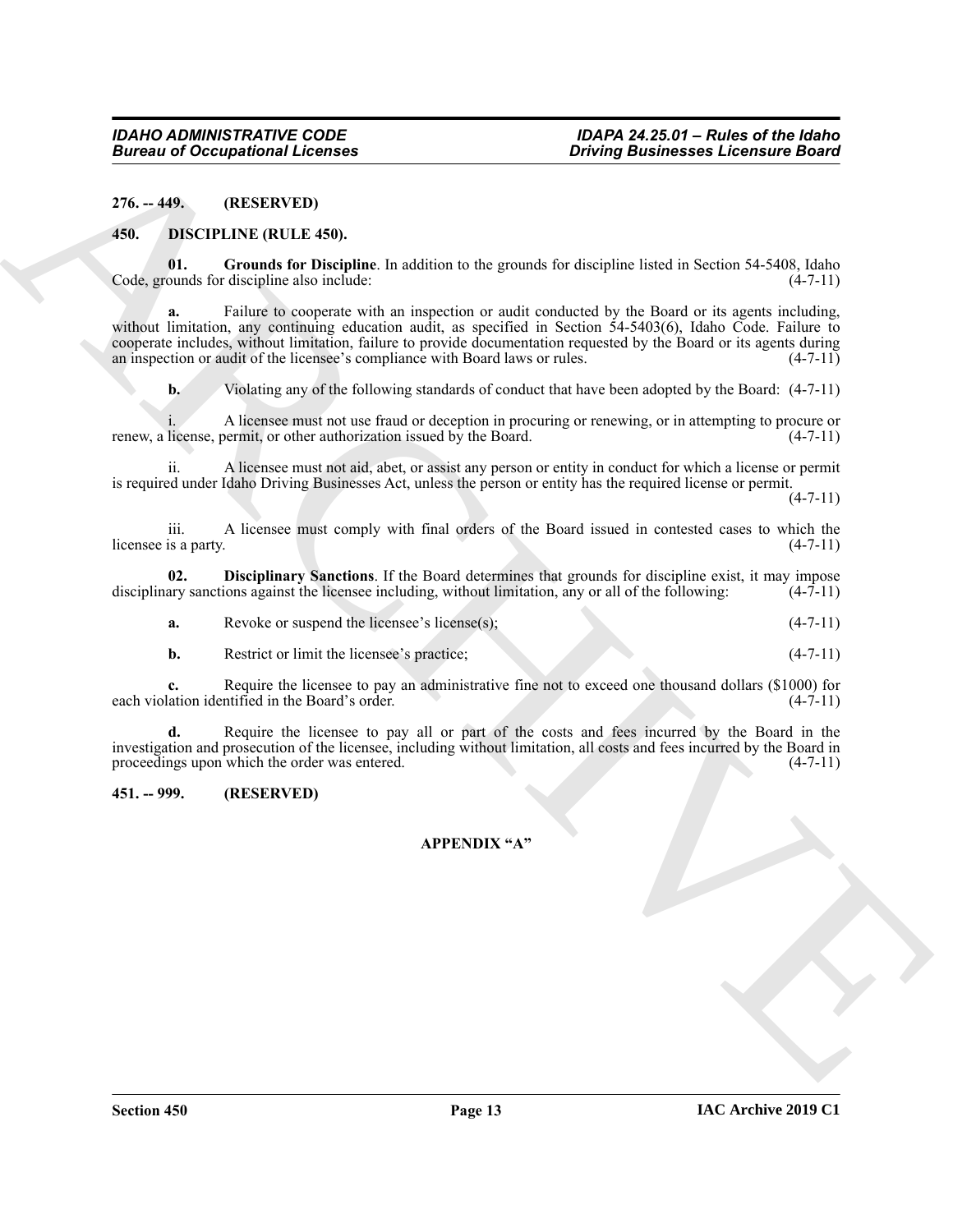| <b>INSPECTION REPORT</b><br><b>DATE</b><br>BUSINESS OWNER/OPERATOR AND BUSINESS NAME<br>INSPECTORS NAME (PRINT OR TYPE)<br>CITY, STATE, ZIP CODE<br>VEHICLE IDENTIFICATION (LIC. PLATE NO. & VIN)<br>VEHICLE TYPE (YEAR, MAKE and MODEL)<br><b>ODOMETER READING</b><br><b>VEHICLE COMPONENTS INSPECTED</b><br><b>deeds</b><br>Repaired<br>leeds<br>Repaired<br>Needs<br>Repaired<br>OK<br>OK<br>Date<br>Date<br>Item<br>Repair<br>Item<br>Repair<br>Date<br><b>Comments</b><br>Repai<br><b>1. BRAKE SYSTEM</b><br>7. LIGHTING DEVICES<br>List any other condition<br>a. service brakes<br>a. headlights high and low beam<br>which may prevent safe<br>b. parking brake system<br>b. brake lights<br>operation of this vehicle<br>c. brake drums/rotors/pads<br>c. taillights<br>and whether or not the<br>d. brake hoses<br>d. turn signals<br>repair has been made.<br>e. brake tubing<br>e. parking lights<br>f. low pressure warming<br>f. other<br>device<br>8. SUSPENSION<br>g. hy draulic brakes<br>a. Any damaged or loose<br>h. vacuum system<br>U-bolt(s), spring hangers<br>i. dual control brake with<br>or other part(s) that may cause<br>stopping distance 20mph<br>axle to shift<br>2. EXHAUST SYSTEM<br>b. spring assembly<br>a. any exhaust system<br>c. torque, radius or tracking<br>determined to be leaking<br>components<br>d. wheel alignment<br>b. emission control<br>3. FUEL SYSTEM<br><b>9. ELECTRICAL SYSTEM</b><br>a. visible leak<br>a. horn<br>b. fuel tank cap missing<br>b. switches<br><b>4. STEERING MECHANISM</b><br>c. wiring<br>a. steering wheel free play<br>d. starting system<br><b>10. VIS IBILITY</b><br>b. steering column<br>c. front axle beam and all<br>a. dual side view mirrors<br>steering components<br>b. rearview mirror<br>other than steering<br>c. inside instructor mirror<br>d. windshield wipers<br>column<br>d. steering gear box<br>c. defroster<br>11. INTERIOR<br>e. pitman arm<br>f. power steering<br>a. seatbelts for all occupants<br>g. ball and socket joints<br>b. airbag readiness light<br>h. tie rods and drag links<br>i. nuts<br>j. steering system<br>5. TIRES<br>tire condition and wear<br><b>6. WINDS HIELD GLAZE</b><br>cracks, discoloration or<br>lack of clarity<br><b>Mechanic Verification</b><br>I verify I have inspected this vehicle and completed this form. I certify that the vehicle appears to be in a safe and proper operating condition, and that each<br>inspected item passed inspection, or if found to be in need of repair, was repaired on the date indicated. |                | <b>IDAHO DRIVING BUSINESSES LICENSURE BOARD VEHICLE</b> |  |  |  |  |
|--------------------------------------------------------------------------------------------------------------------------------------------------------------------------------------------------------------------------------------------------------------------------------------------------------------------------------------------------------------------------------------------------------------------------------------------------------------------------------------------------------------------------------------------------------------------------------------------------------------------------------------------------------------------------------------------------------------------------------------------------------------------------------------------------------------------------------------------------------------------------------------------------------------------------------------------------------------------------------------------------------------------------------------------------------------------------------------------------------------------------------------------------------------------------------------------------------------------------------------------------------------------------------------------------------------------------------------------------------------------------------------------------------------------------------------------------------------------------------------------------------------------------------------------------------------------------------------------------------------------------------------------------------------------------------------------------------------------------------------------------------------------------------------------------------------------------------------------------------------------------------------------------------------------------------------------------------------------------------------------------------------------------------------------------------------------------------------------------------------------------------------------------------------------------------------------------------------------------------------------------------------------------------------------------------------------------------------------------------------------------------------------------------------------------------------------------------------------------------------------------------------------------------------------------------------------------|----------------|---------------------------------------------------------|--|--|--|--|
|                                                                                                                                                                                                                                                                                                                                                                                                                                                                                                                                                                                                                                                                                                                                                                                                                                                                                                                                                                                                                                                                                                                                                                                                                                                                                                                                                                                                                                                                                                                                                                                                                                                                                                                                                                                                                                                                                                                                                                                                                                                                                                                                                                                                                                                                                                                                                                                                                                                                                                                                                                          |                |                                                         |  |  |  |  |
|                                                                                                                                                                                                                                                                                                                                                                                                                                                                                                                                                                                                                                                                                                                                                                                                                                                                                                                                                                                                                                                                                                                                                                                                                                                                                                                                                                                                                                                                                                                                                                                                                                                                                                                                                                                                                                                                                                                                                                                                                                                                                                                                                                                                                                                                                                                                                                                                                                                                                                                                                                          |                |                                                         |  |  |  |  |
|                                                                                                                                                                                                                                                                                                                                                                                                                                                                                                                                                                                                                                                                                                                                                                                                                                                                                                                                                                                                                                                                                                                                                                                                                                                                                                                                                                                                                                                                                                                                                                                                                                                                                                                                                                                                                                                                                                                                                                                                                                                                                                                                                                                                                                                                                                                                                                                                                                                                                                                                                                          | <b>ADDRESS</b> |                                                         |  |  |  |  |
|                                                                                                                                                                                                                                                                                                                                                                                                                                                                                                                                                                                                                                                                                                                                                                                                                                                                                                                                                                                                                                                                                                                                                                                                                                                                                                                                                                                                                                                                                                                                                                                                                                                                                                                                                                                                                                                                                                                                                                                                                                                                                                                                                                                                                                                                                                                                                                                                                                                                                                                                                                          |                |                                                         |  |  |  |  |
|                                                                                                                                                                                                                                                                                                                                                                                                                                                                                                                                                                                                                                                                                                                                                                                                                                                                                                                                                                                                                                                                                                                                                                                                                                                                                                                                                                                                                                                                                                                                                                                                                                                                                                                                                                                                                                                                                                                                                                                                                                                                                                                                                                                                                                                                                                                                                                                                                                                                                                                                                                          |                |                                                         |  |  |  |  |
|                                                                                                                                                                                                                                                                                                                                                                                                                                                                                                                                                                                                                                                                                                                                                                                                                                                                                                                                                                                                                                                                                                                                                                                                                                                                                                                                                                                                                                                                                                                                                                                                                                                                                                                                                                                                                                                                                                                                                                                                                                                                                                                                                                                                                                                                                                                                                                                                                                                                                                                                                                          |                |                                                         |  |  |  |  |
|                                                                                                                                                                                                                                                                                                                                                                                                                                                                                                                                                                                                                                                                                                                                                                                                                                                                                                                                                                                                                                                                                                                                                                                                                                                                                                                                                                                                                                                                                                                                                                                                                                                                                                                                                                                                                                                                                                                                                                                                                                                                                                                                                                                                                                                                                                                                                                                                                                                                                                                                                                          |                |                                                         |  |  |  |  |
|                                                                                                                                                                                                                                                                                                                                                                                                                                                                                                                                                                                                                                                                                                                                                                                                                                                                                                                                                                                                                                                                                                                                                                                                                                                                                                                                                                                                                                                                                                                                                                                                                                                                                                                                                                                                                                                                                                                                                                                                                                                                                                                                                                                                                                                                                                                                                                                                                                                                                                                                                                          | OK             |                                                         |  |  |  |  |
|                                                                                                                                                                                                                                                                                                                                                                                                                                                                                                                                                                                                                                                                                                                                                                                                                                                                                                                                                                                                                                                                                                                                                                                                                                                                                                                                                                                                                                                                                                                                                                                                                                                                                                                                                                                                                                                                                                                                                                                                                                                                                                                                                                                                                                                                                                                                                                                                                                                                                                                                                                          |                |                                                         |  |  |  |  |
|                                                                                                                                                                                                                                                                                                                                                                                                                                                                                                                                                                                                                                                                                                                                                                                                                                                                                                                                                                                                                                                                                                                                                                                                                                                                                                                                                                                                                                                                                                                                                                                                                                                                                                                                                                                                                                                                                                                                                                                                                                                                                                                                                                                                                                                                                                                                                                                                                                                                                                                                                                          |                |                                                         |  |  |  |  |
|                                                                                                                                                                                                                                                                                                                                                                                                                                                                                                                                                                                                                                                                                                                                                                                                                                                                                                                                                                                                                                                                                                                                                                                                                                                                                                                                                                                                                                                                                                                                                                                                                                                                                                                                                                                                                                                                                                                                                                                                                                                                                                                                                                                                                                                                                                                                                                                                                                                                                                                                                                          |                |                                                         |  |  |  |  |
|                                                                                                                                                                                                                                                                                                                                                                                                                                                                                                                                                                                                                                                                                                                                                                                                                                                                                                                                                                                                                                                                                                                                                                                                                                                                                                                                                                                                                                                                                                                                                                                                                                                                                                                                                                                                                                                                                                                                                                                                                                                                                                                                                                                                                                                                                                                                                                                                                                                                                                                                                                          |                |                                                         |  |  |  |  |
|                                                                                                                                                                                                                                                                                                                                                                                                                                                                                                                                                                                                                                                                                                                                                                                                                                                                                                                                                                                                                                                                                                                                                                                                                                                                                                                                                                                                                                                                                                                                                                                                                                                                                                                                                                                                                                                                                                                                                                                                                                                                                                                                                                                                                                                                                                                                                                                                                                                                                                                                                                          |                |                                                         |  |  |  |  |
|                                                                                                                                                                                                                                                                                                                                                                                                                                                                                                                                                                                                                                                                                                                                                                                                                                                                                                                                                                                                                                                                                                                                                                                                                                                                                                                                                                                                                                                                                                                                                                                                                                                                                                                                                                                                                                                                                                                                                                                                                                                                                                                                                                                                                                                                                                                                                                                                                                                                                                                                                                          |                |                                                         |  |  |  |  |
|                                                                                                                                                                                                                                                                                                                                                                                                                                                                                                                                                                                                                                                                                                                                                                                                                                                                                                                                                                                                                                                                                                                                                                                                                                                                                                                                                                                                                                                                                                                                                                                                                                                                                                                                                                                                                                                                                                                                                                                                                                                                                                                                                                                                                                                                                                                                                                                                                                                                                                                                                                          |                |                                                         |  |  |  |  |
|                                                                                                                                                                                                                                                                                                                                                                                                                                                                                                                                                                                                                                                                                                                                                                                                                                                                                                                                                                                                                                                                                                                                                                                                                                                                                                                                                                                                                                                                                                                                                                                                                                                                                                                                                                                                                                                                                                                                                                                                                                                                                                                                                                                                                                                                                                                                                                                                                                                                                                                                                                          |                |                                                         |  |  |  |  |
|                                                                                                                                                                                                                                                                                                                                                                                                                                                                                                                                                                                                                                                                                                                                                                                                                                                                                                                                                                                                                                                                                                                                                                                                                                                                                                                                                                                                                                                                                                                                                                                                                                                                                                                                                                                                                                                                                                                                                                                                                                                                                                                                                                                                                                                                                                                                                                                                                                                                                                                                                                          |                |                                                         |  |  |  |  |
|                                                                                                                                                                                                                                                                                                                                                                                                                                                                                                                                                                                                                                                                                                                                                                                                                                                                                                                                                                                                                                                                                                                                                                                                                                                                                                                                                                                                                                                                                                                                                                                                                                                                                                                                                                                                                                                                                                                                                                                                                                                                                                                                                                                                                                                                                                                                                                                                                                                                                                                                                                          |                |                                                         |  |  |  |  |
|                                                                                                                                                                                                                                                                                                                                                                                                                                                                                                                                                                                                                                                                                                                                                                                                                                                                                                                                                                                                                                                                                                                                                                                                                                                                                                                                                                                                                                                                                                                                                                                                                                                                                                                                                                                                                                                                                                                                                                                                                                                                                                                                                                                                                                                                                                                                                                                                                                                                                                                                                                          |                |                                                         |  |  |  |  |
|                                                                                                                                                                                                                                                                                                                                                                                                                                                                                                                                                                                                                                                                                                                                                                                                                                                                                                                                                                                                                                                                                                                                                                                                                                                                                                                                                                                                                                                                                                                                                                                                                                                                                                                                                                                                                                                                                                                                                                                                                                                                                                                                                                                                                                                                                                                                                                                                                                                                                                                                                                          |                |                                                         |  |  |  |  |
|                                                                                                                                                                                                                                                                                                                                                                                                                                                                                                                                                                                                                                                                                                                                                                                                                                                                                                                                                                                                                                                                                                                                                                                                                                                                                                                                                                                                                                                                                                                                                                                                                                                                                                                                                                                                                                                                                                                                                                                                                                                                                                                                                                                                                                                                                                                                                                                                                                                                                                                                                                          |                |                                                         |  |  |  |  |
|                                                                                                                                                                                                                                                                                                                                                                                                                                                                                                                                                                                                                                                                                                                                                                                                                                                                                                                                                                                                                                                                                                                                                                                                                                                                                                                                                                                                                                                                                                                                                                                                                                                                                                                                                                                                                                                                                                                                                                                                                                                                                                                                                                                                                                                                                                                                                                                                                                                                                                                                                                          |                |                                                         |  |  |  |  |
|                                                                                                                                                                                                                                                                                                                                                                                                                                                                                                                                                                                                                                                                                                                                                                                                                                                                                                                                                                                                                                                                                                                                                                                                                                                                                                                                                                                                                                                                                                                                                                                                                                                                                                                                                                                                                                                                                                                                                                                                                                                                                                                                                                                                                                                                                                                                                                                                                                                                                                                                                                          |                |                                                         |  |  |  |  |
|                                                                                                                                                                                                                                                                                                                                                                                                                                                                                                                                                                                                                                                                                                                                                                                                                                                                                                                                                                                                                                                                                                                                                                                                                                                                                                                                                                                                                                                                                                                                                                                                                                                                                                                                                                                                                                                                                                                                                                                                                                                                                                                                                                                                                                                                                                                                                                                                                                                                                                                                                                          |                |                                                         |  |  |  |  |
|                                                                                                                                                                                                                                                                                                                                                                                                                                                                                                                                                                                                                                                                                                                                                                                                                                                                                                                                                                                                                                                                                                                                                                                                                                                                                                                                                                                                                                                                                                                                                                                                                                                                                                                                                                                                                                                                                                                                                                                                                                                                                                                                                                                                                                                                                                                                                                                                                                                                                                                                                                          |                |                                                         |  |  |  |  |
|                                                                                                                                                                                                                                                                                                                                                                                                                                                                                                                                                                                                                                                                                                                                                                                                                                                                                                                                                                                                                                                                                                                                                                                                                                                                                                                                                                                                                                                                                                                                                                                                                                                                                                                                                                                                                                                                                                                                                                                                                                                                                                                                                                                                                                                                                                                                                                                                                                                                                                                                                                          |                |                                                         |  |  |  |  |
|                                                                                                                                                                                                                                                                                                                                                                                                                                                                                                                                                                                                                                                                                                                                                                                                                                                                                                                                                                                                                                                                                                                                                                                                                                                                                                                                                                                                                                                                                                                                                                                                                                                                                                                                                                                                                                                                                                                                                                                                                                                                                                                                                                                                                                                                                                                                                                                                                                                                                                                                                                          |                |                                                         |  |  |  |  |
|                                                                                                                                                                                                                                                                                                                                                                                                                                                                                                                                                                                                                                                                                                                                                                                                                                                                                                                                                                                                                                                                                                                                                                                                                                                                                                                                                                                                                                                                                                                                                                                                                                                                                                                                                                                                                                                                                                                                                                                                                                                                                                                                                                                                                                                                                                                                                                                                                                                                                                                                                                          |                |                                                         |  |  |  |  |
|                                                                                                                                                                                                                                                                                                                                                                                                                                                                                                                                                                                                                                                                                                                                                                                                                                                                                                                                                                                                                                                                                                                                                                                                                                                                                                                                                                                                                                                                                                                                                                                                                                                                                                                                                                                                                                                                                                                                                                                                                                                                                                                                                                                                                                                                                                                                                                                                                                                                                                                                                                          |                |                                                         |  |  |  |  |
|                                                                                                                                                                                                                                                                                                                                                                                                                                                                                                                                                                                                                                                                                                                                                                                                                                                                                                                                                                                                                                                                                                                                                                                                                                                                                                                                                                                                                                                                                                                                                                                                                                                                                                                                                                                                                                                                                                                                                                                                                                                                                                                                                                                                                                                                                                                                                                                                                                                                                                                                                                          |                |                                                         |  |  |  |  |
|                                                                                                                                                                                                                                                                                                                                                                                                                                                                                                                                                                                                                                                                                                                                                                                                                                                                                                                                                                                                                                                                                                                                                                                                                                                                                                                                                                                                                                                                                                                                                                                                                                                                                                                                                                                                                                                                                                                                                                                                                                                                                                                                                                                                                                                                                                                                                                                                                                                                                                                                                                          |                |                                                         |  |  |  |  |
|                                                                                                                                                                                                                                                                                                                                                                                                                                                                                                                                                                                                                                                                                                                                                                                                                                                                                                                                                                                                                                                                                                                                                                                                                                                                                                                                                                                                                                                                                                                                                                                                                                                                                                                                                                                                                                                                                                                                                                                                                                                                                                                                                                                                                                                                                                                                                                                                                                                                                                                                                                          |                |                                                         |  |  |  |  |
|                                                                                                                                                                                                                                                                                                                                                                                                                                                                                                                                                                                                                                                                                                                                                                                                                                                                                                                                                                                                                                                                                                                                                                                                                                                                                                                                                                                                                                                                                                                                                                                                                                                                                                                                                                                                                                                                                                                                                                                                                                                                                                                                                                                                                                                                                                                                                                                                                                                                                                                                                                          |                |                                                         |  |  |  |  |
|                                                                                                                                                                                                                                                                                                                                                                                                                                                                                                                                                                                                                                                                                                                                                                                                                                                                                                                                                                                                                                                                                                                                                                                                                                                                                                                                                                                                                                                                                                                                                                                                                                                                                                                                                                                                                                                                                                                                                                                                                                                                                                                                                                                                                                                                                                                                                                                                                                                                                                                                                                          |                |                                                         |  |  |  |  |